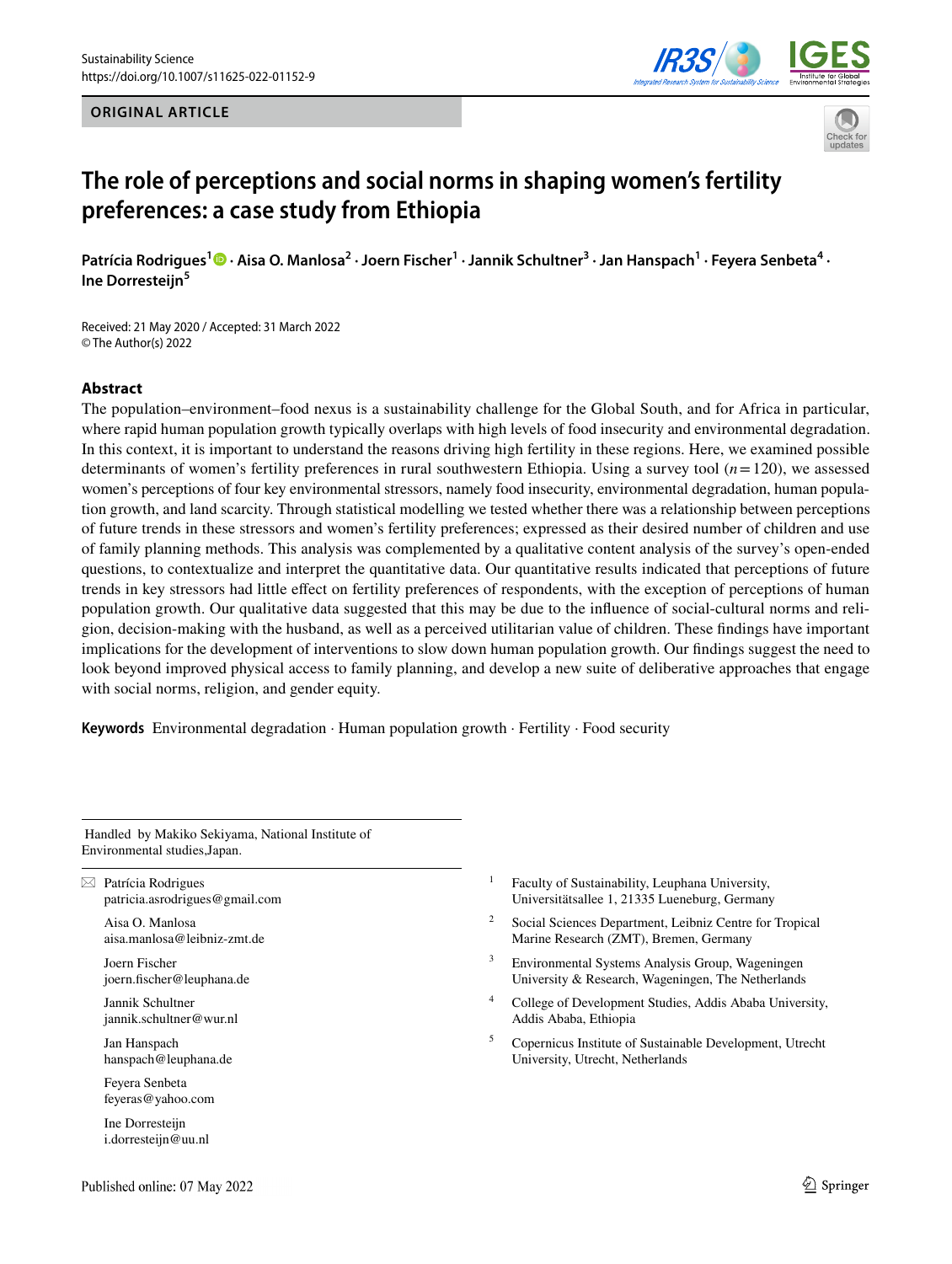# **Introduction**

Human population growth is a key driver underlying environmental degradation and food insecurity (Crist et al. [2017](#page-14-0)). Especially, the indirect infuence of human population growth on the degradation of natural resources, e.g. through deforestation, overexploitation or pollution, is well established (Marques et al. [2019](#page-15-0); Díaz et al. [2019\)](#page-14-1). Population growth also exacerbates food insecurity and poverty (Hall et al. [2017](#page-14-2)). The population–environment–food nexus is especially challenging in the Global South and in Africa in particular. Here, vulnerabilities to food insecurity are high (FAO [2019](#page-14-3)), environmental degradation rapidly increasing (Laurance et al. [2014\)](#page-14-4), and fertility rates are the highest worldwide (Bongaarts [2017\)](#page-13-0). Compared to Latin America & Caribbean and South Asia, the decline in fertility rates in Sub-Saharan Africa has been much slower (as of 2019, 2.0, 2.4, and 4.6 births per women, respectively) (World Bank [2019](#page-15-1)), despite general improvements in access to family planning services and increased contraception uptake (Sharan et al. [2011;](#page-15-2) Ahmed et al. [2019](#page-13-1)). To facilitate and contribute to the long-term sustainability on the African continent, it is, therefore, vital to better understand which factors drive high fertility, not only at a regional level but importantly, within the local context. Knowing the current key determinants of fertility preferences of women, in turn, would help to better target measures to slow down human population growth.

To date, research focusing on fertility determinants has been primarily focused on the role of demographic factors, education (Martin [1995;](#page-15-3) Bongaarts et al. [2017](#page-14-5)) and the social-cultural context (Caldwell and Caldwell [1987](#page-14-6)). In contrast, perceived environmental stressors—such as land scarcity or food insecurity—could also infuence fertility but have received far less attention. Further, existing studies on potentially important environmental stressors have typically explored the relationships between a given stressor and fertility preferences in isolation (e.g. Ghimire and Mohai [2005](#page-14-7); DiClemente et al. [2021\)](#page-14-8) whereas studies that jointly examine diferent stressors and their infuence on fertility preferences are missing (but see Rovin et al. [2013;](#page-15-4) Ezra [2001](#page-14-9) for an approximated approach). Moreover, the majority of research that examines determinants of fertility preferences is derived from cross-sectional studies such as demographic health surveys, while detailed local accounts of how people perceive diferent environmental stressors are typically lacking.

These knowledge gaps—on the infuence of multiple environmental stressors and locally contextualized fertility preferences—hamper the ability to fully understand, and subsequently counteract, the drivers behind current

patterns of rapid population growth, which is an issue of global importance (IPBES [2019](#page-14-10)). Understanding how individuals perceive the state of their environment and potential threats to their livelihoods, and understanding if and how these perceptions infuence their reproductive preferences and their decision-making can help elicit some of the key drivers of high fertility. Such insights, in turn, are vital to design appropriate reproductive health programs and to inform population and sustainable development policies.

Here, we examined the determinants of women's fertility preferences in southwestern Ethiopia, including the infuence of perceptions of diferent environmental stressors. We focused on perceptions because these represent the way in which people organize and interpret information (Bennett [2016\)](#page-13-2). As such, perceptions have a key infuence on decision-making processes and behavior (Pyhälä et al. [2016](#page-15-5)), and may be particularly important in contexts of subsistence livelihoods and resource constraints, where households are vulnerable to both food insecurity and environmental degradation. We considered four key environmental stressors, namely food (in)security, environmental degradation, human population growth, and land scarcity. Previous studies have found these stressors key issues for livelihoods in the case study (e.g. Manlosa et al. [2019a](#page-14-11)). We examined to what extent these stressors could explain women's fertility preferences, in terms of desired number of children and use of family planning methods. We had three specifc objectives: (1) to explore women's perceptions regarding future trends in local environmental conditions, food security, human population growth, and land scarcity; (2) to examine women's fertility preferences in relation to their perceptions of environmental stressors; and (3) to consider the infuence of social-cultural factors on fertility preferences. Before introducing the empirical part of our study, we provide an additional section of background on existing literature examining the determinants of fertility preferences and fertility behavior, including the role of perceptions of environmental stressors. This section serves as a theoretical foundation for our research and includes important contextual information on our focal study area.

# **Background and study area**

Women's fertility preferences—including the desired number of children and the use of modern family planning—are infuenced by and construed within a collection of social, economic, and cultural factors that operate at multiple scales with feedbacks that can balance or reinforce one another. Demographic factors (such as age and geographic context), educational attainment (Martin [1995](#page-15-3); Bongaarts [2003](#page-13-3);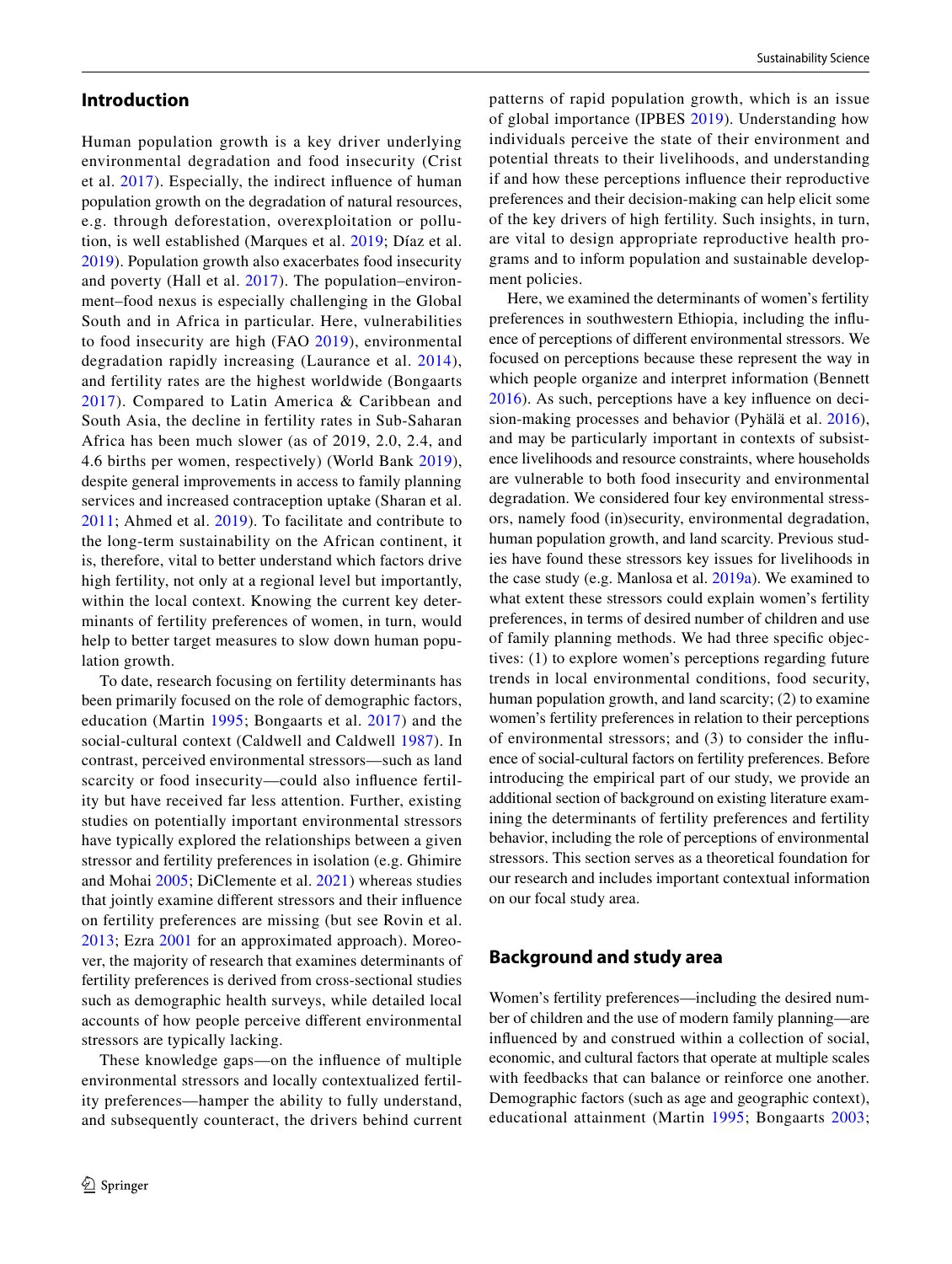Bongaarts et al. [2017](#page-14-5)), religion (Adsera [2006\)](#page-13-4) and social norms and cultural beliefs (Caldwell and Caldwell [1987\)](#page-14-6) are known to infuence women's fertility preferences and the uptake of family planning methods, and consequently to infuence fertility levels. For instance, in developing regions, urban women typically have considerably fewer children than rural women (Shapiro and Gebreselassie [2013\)](#page-15-6). Also, increases in the educational attainment of young girls and women tend to increase the age of marriage and to delay the timing of the frst child (Ikamari [2005](#page-14-12); Smith et al. [2012](#page-15-7)). Education also promotes the uptake of family planning methods, ultimately contributing to a decrease in the desired family size (Bongaarts [2010;](#page-14-13) Dynes et al. [2012;](#page-14-14) Kebede et al. [2021\)](#page-14-15). On the other hand, the infuence of religion on fertility preferences and fertility behavior is mixed and interplays closely with social-economic context (Heaton [2011\)](#page-14-16). Furthermore, fertility preferences are also formed within social-cultural contexts that include diferent norms, beliefs and expectations around fertility behavior. A norm is a prevailing behavioral pattern in a social group which is maintained through collectively held understandings of acceptable actions and through social interactions (Nyborg et al. [2016\)](#page-15-8). For instance, in the context of contraceptive use, Dynes and colleagues ([2012](#page-14-14)) found that in Kenya, community acceptance of contraceptive use was a strong determinant in the uptake of contraception by both men and women.

Throughout much of Africa, many households' livelihoods depend primarily on subsistence farming and on the collection of natural resources, such as frewood, fodder and water. These are time-consuming activities for the household unit (Kes and Swaminathan [2006](#page-14-17)), and thus children can have a utilitarian value as a source of labor (Robinson [1997](#page-15-9); Admassie [2002](#page-13-5)). Especially when natural resources deteriorate or become scarce, the perceived need to increase family sizes may, therefore, rise (Dasgupta [1995](#page-14-18); de Sherbinin et al. [2008;](#page-14-19) Brauner-Otto and Axinn [2017](#page-14-20)). On the other hand, in situations of resource scarcity, it may be more difficult to support a household with many children (Abernethy [1997](#page-13-6); Biddlecom et al. [2005\)](#page-13-7) and individuals might perceive a future in which their livelihoods are troubled by food insecurity. Such perceptions of resource scarcity could then contribute to a smaller desired number of children, out of concern of not having enough means to adequately provide for all family members. For instance, DiClemente and colleagues [\(2021\)](#page-14-8) found that in Tanzania, women who experienced periods of hunger in the household were 19% less likely to desire more children when compared to women whose households did not face hunger periods. Another study in Burkina Faso, shows that for women living in the periphery of Ouagadougou, there were unfavorable periods in the year to bear children, due to the experienced seasonal food insecurity (Grace et al. [2017\)](#page-14-21). Further, in Northern Ethiopia Ezra ([2001](#page-14-9)) found that the demographic changes observed between 1984 and 1994 (including declines in fertility and increased acceptance of contraception), were closely related with long periods of drought and persistent food insecurity. Likewise, in subsistence economies where access to land is a critical determinant of food security, land scarcity and high population density can represent an additional source of concern, and may motivate a preference for a smaller family size. Shreffler and Nii-Amoo Dodoo ([2009\)](#page-15-10) suggest that in rural Kenya the lack of land availability for farming together with inheritance norms and human population pressure infuenced fertility decisions, and in general interplayed with education and contributed to the decline of family sizes. On the other hand, Sasson and Weinreb ([2017\)](#page-15-11) show that in Western Africa, in communities with already low and declining natural resources, the desire for additional children was high although variation existed between the rich and the poor. These examples illustrate the ambiguity associated with the relationships between fertility preferences and fertility outcomes and environmental stressors. Improving the understanding of this relationship is particularly important in light of the unabated global human population growth and the worsening environmental crisis.

Ethiopia is an interesting area to study fertility preferences in the context of environmental degradation, food insecurity and human population growth. It is the second most populous country in Africa, and its population has doubled from nearly 50 million people in 1990 to 100 million in 2015 (UN [2019](#page-15-12)), of which nearly half (47%) are children under the age of 15 years (CSA [2016\)](#page-14-22). Since the 1990s, the government has implemented a series of interventions to slow down human population growth in the country, including an increase in the availability of family planning methods (Olson and Piller [2013\)](#page-15-13) and legislation against underage marriage, along with efforts to expand and improve access to education and health care in rural areas (Hailemariam [2016](#page-14-23)). These efforts have led to a decrease in fertility rates to 2.3 children per woman in urban areas (CSA [2016](#page-14-22)). Nonetheless in rural areas, where the majority of people reside (ca. 78%, World Bank [2020\)](#page-15-14), the total fertility rate is 5.2 children per woman (CSA [2016\)](#page-14-22). In these areas, per capita average farm size is declining, and high fertility rates pose challenges not only for environmental conservation, but also for food security and the general welfare of households.

Our focal research area is located in Jimma zone, Oromia, in southwestern Ethiopia and includes four *kebeles* (smallest administrative unit) located in three *woredas* (districts, namely *Setema*, *Gumay*, and *Gera*). The landscape in this region of Ethiopia typically consists of a mosaic of agricultural land interspersed with scattered trees, live fences, homegardens, and small to large fragments of natural forests and shade coffee forests. Livelihoods are characterized by subsistence agriculture based on food crops mixed with the production of cash crops (i.e. coffee and khat) (Manlosa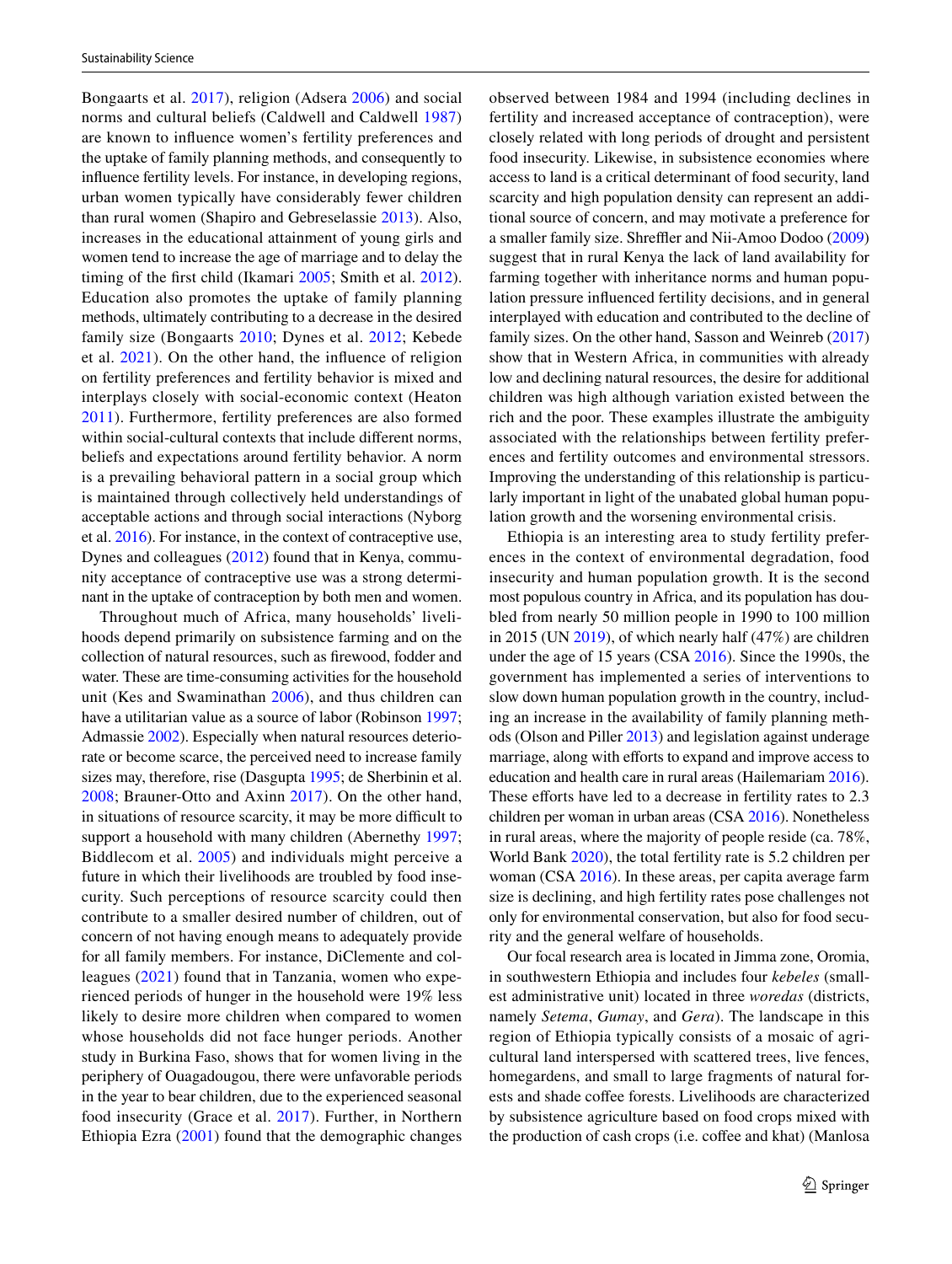et al. [2019a](#page-14-11)). Food insecurity is seasonally experienced by many households (for further details on food insecurity in the region see the study by Manlosa et al. ([2019a\)](#page-14-11). The agrarian and subsistence nature of livelihoods and substantial distance to larger towns classify the region as predominantly rural. Forests in the region support high biodiversity (Rodrigues et al. [2018](#page-15-15), [2019;](#page-15-16) Shumi et al. [2019](#page-15-17)) and provide many important ecosystem goods and services (Dorresteijn et al. [2017](#page-14-24)), but have been progressively encroached upon by farmland since the 1970s, leading to a decrease in forest cover from 79 to 60% between 1973 and 2010 (Ango et al. [2020](#page-13-8)). Environmental degradation is also apparent in agricultural land through for example increased erosion and soil depletion (Taddese [2001](#page-15-18)). Human population in Jimma zone has increased by 26.7% between 1994 and 2007 (UNDP-EUE [2000](#page-15-19); CSA [2010](#page-14-25), author's own calculation).

In the state of Oromia, the fertility rate is 5.4 children per woman, and the proportion of married women using modern methods of family planning is around 28%, whereas the unmet need for family planning is estimated at 29% (CSA [2016](#page-14-22)). The median age at frst marriage is 17.4 years, and of 19.1 at frst birth (CSA [2016](#page-14-22)). About half of the population in Oromia is Muslim, and social organization refects a male dominated society where patriarchal values and polygamy are common.

# **Methods**

#### **Sampling and data collection**

The data for this study are based on a mixed methods approach, including a household survey of randomly selected women in four k*ebeles* (*n*=120), and key informant interviews with local health experts  $(n=5)$  for background information on family planning services in the study area. The surveys were conducted in the local Oromo language in the *kebeles* by two trained female enumerators with backgrounds on health issues. The answers were translated into English by the enumerators. Interviews with health professionals in the *kebeles* were conducted in Oromo, and in English in the *woredas* (by choice of the interviewed health workers). Data collection took place in two periods: data for a pilot study were collected during July 2016; and the main survey was conducted between February and March 2017.

For the household survey, we used a face-to-face questionnaire for data collection. An initial pilot questionnaire was developed and tested in the rural setting with 22 women. This pilot survey helped to train the enumerators and allowed the fne-tuning of questions for the survey tool, especially regarding the wording in Oromo. We used proportional cluster sampling, meaning that the number of women surveyed in each *kebele* was proportional to the *kebele's* total population, and we used a spatial map of all the roofs in the *kebeles* to randomly select our households. One woman was interviewed per household. This resulted in a survey of 159 women, but after exclusion of problematic and incomplete key answers, we included information for 120 women aged between 18 and 50 years in the analysis. We decided to focus on women only for three reasons. First, eliciting women's perceptions and preferences in relation to fertility is particularly important for patriarchal societies where men naturally have a stronger voice. Second, we intended to be sensitive to the local cultural context and to carefully engage with local people. By only engaging with women we avoided that talking about this sensitive issue would trigger tensions between women and men in a household. Finally, it is female bodies that are directly afected by pregnancy (and its associated risks) and the majority of modern contraception methods available in the study area.

We used the desired number of children and the use of family planning as indicators of fertility preferences, since the desired number of children gives an idea about futureoriented aspirations and use of family planning indicates a present-view of actions. However, although it is possible that the use of family planning does not always align with fertility preferences, for simplicity, we here refer to fertility preferences as encompassing both the desired number of children and the use of family planning. Further, the use of family planning methods refers to modern methods only (such as injectable, implants, the pill, condoms) and excluded traditional methods (such as the rhythm method or medicinal plants) since previous studies suggest that the former are used much more frequently than the latter (CSA [2016\)](#page-14-22). Our questionnaire had both close-ended and openended questions regarding women's perceptions of diferent stressors and their fertility preferences. We selected a survey questionnaire over other research tools because we were interested in assessing and quantifying the potential efect of perceptions on fertility preferences. The close-ended questions included in the questionnaire allowed us to statistically model this potential effect, whereas the open-ended questions enabled us to capture qualitative explanations. The questionnaire consisted of twenty questions structured into fve sections: (*i*) household background, (*ii*) perceptions, (*iii*) desired number of children, (*iv*) family planning use, and (*v*) aspirations and expectations for children (see Supporting Information Tool S1). Section *i* elicited the age of marriage, age at frst child, education level, marital status, religion, current number of children and their education. Section *ii* assessed a respondent's perceptions regarding future trends (i.e. in the forthcoming ten years) in food security, environmental conditions, human population, and current perceptions of land scarcity. Questions on perceptions of future trends were asked on a Likert scale, from 1 to 5 ("'much better" to "much worse", or, in the case of human population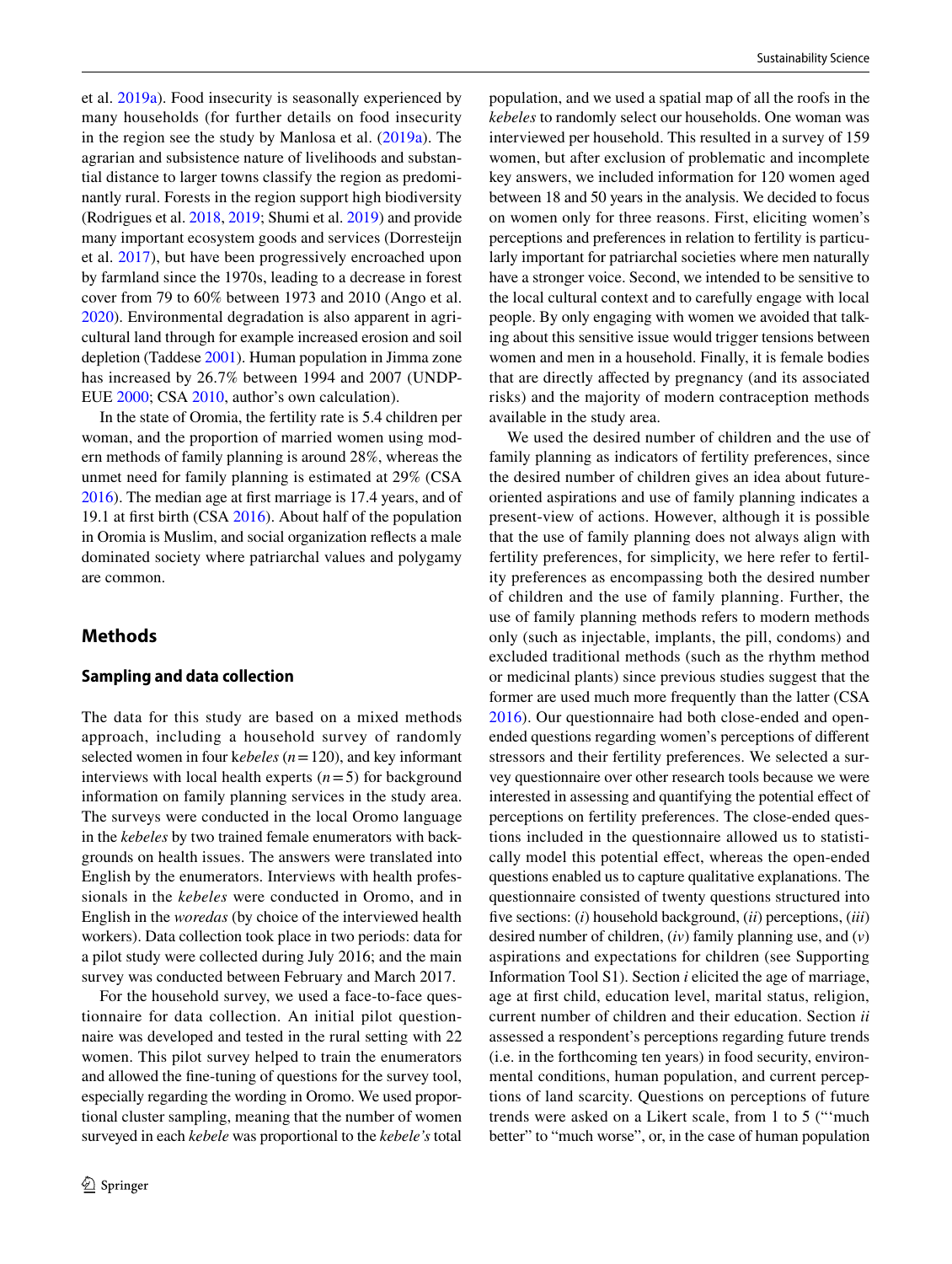growth, "decreasing a lot" to "increasing a lot"), and were followed by an open-ended question ("why?") aimed at collecting a justifcation for the reported perceptions (see supporting information for details). Section *iii* focused on the desired number of children. Women were asked to report their desired number of children, why they would like to have more or fewer children than they already had, and about the benefts and disadvantages of having many or few children. Section *iv* asked about the use of contraceptives, and the frequency of use, as well as about women's views on the advantages and disadvantages of contraceptive use. This section also included questions to understand spousal communication and fertility preferences. Section *v* examined women's aspirations for their daughters and sons in terms of age of marriage. We included this section because (1) it could provide insights on the type of knowledge women will pass on to their children, and (2) it could help to understand whether women take into account potential concerns emerging from their perceptions in the aspirations they have for their children's future.

Finally, we interviewed five rural health extension workers to assess (1) local availability of family planning methods; (2) acceptance and reasons for the uptake of family planning methods; and (3) outreach activities regarding family planning. We opted to conduct interviews with local health experts to obtain in-depth information about the context in relation to the above topics, which were not covered in the household questionnaire. Interviews were held with both female and male nurses from both *kebele* and *woreda* levels: three female nurses were interviewed in two *kebeles* in *Setema* and *Gumay woredas*, two male nurses were jointly interviewed at *Gatira* town (in *Setema woreda*), and one informal conversation was held with a female nurse in *Gera woreda*.

## **Data analysis**

Our mixed-method approach included both quantitative and qualitative analyses (Fig. [1\)](#page-4-0). The quantitative data analysis followed three main steps. First, we summarized respondents' socio-demographic characteristics, perceptions, preferences and aspirations for their children using descriptive statistics. Second, we modeled the relationships between women's perceptions, their background characteristics and two response variables, i.e. the desired number of children and the use of family planning. We used generalized linear models with a Poisson distribution to model the desired number of children, and a binomial distribution to model the use of family planning (use versus non-use). A set of diferent variables entered the models depending on the response variable of interest (see Table S1). The number of complete cases varied between questions and we, therefore, report the total and the partial number of respondents along



<span id="page-4-0"></span>**Fig. 1** Illustration of methodological approach. The role of perceptions of diferent stressors (green box) on fertility preferences (i.e. the desired number of children and the use of family planning), was assessed through a modelling approach using quantitative data derived from close-ended questions in the survey tool. Other known determinants of fertility preferences such as demographic background and household decision-making (yellow boxes) were also included in the modelling approach. Qualitative data were derived from openended questions in the survey tool and from information derived from interviews with key informants (i.e. health experts), and was used to complement the characterization of the underlying social-cultural context of the study area

with percentages. The aspired age of marriage for children was summarized using age classes (12–15 years, 16–17,  $18-25$ ,  $>25$ ). A few respondents reported an age interval (e.g. between 16 and 20 years old) rather than an absolute age value (i.e. at 15 years old). In these instances, the intervals reported were attributed to the age class with the largest overlap. The fnal step in our data analysis consisted of a content analysis of the qualitative data from open-ended questions, to capture information not represented by the quantitative data. Specifcally, qualitative data were analyzed using a content reduction approach, based on summarizing content analysis (Mayring [2000](#page-15-20)). We frst read all the answers to get familiar with the content. We then identifed major coding units, at a second reading. Finally, we classifed the answers according to the coding units (with answers allowed to have more than one coding unit), and we summarized their frequency.

## **Ethical considerations**

Prior to our surveys, we obtained permission from *kebele* leaders and *woreda* officials to conduct the research. After a clear explanation of the research and data handling we sought voluntary informed consent from each participant of the survey. All respondents were informed of their right to terminate the interviews at any time. Consent was given verbally in the presence of a witness. Anonymity was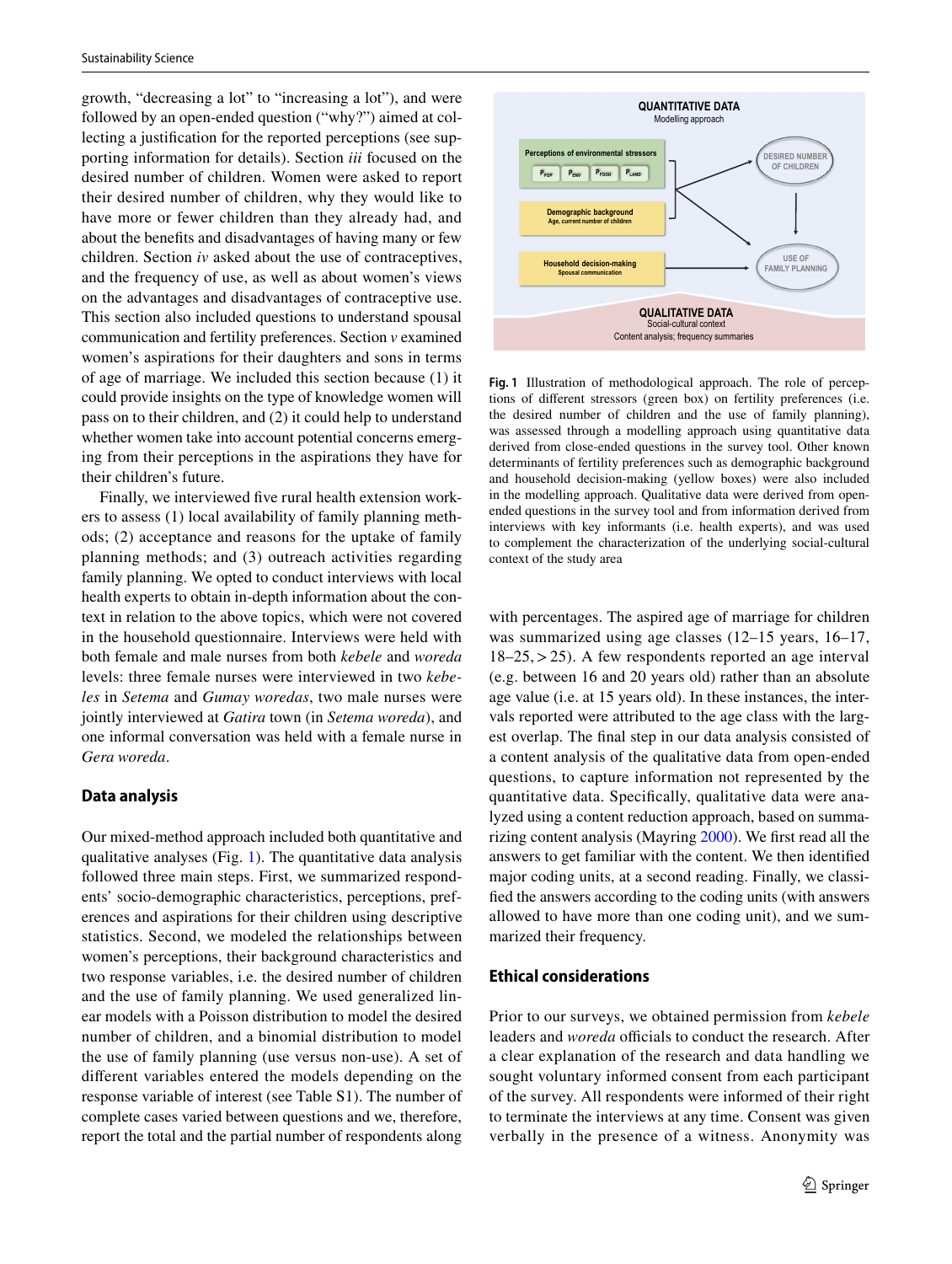granted to all respondents during the period of study and in all outputs from the research. Respondents were diferentiated using an alphanumeric ID. Research was approved by the Ethics Committee of Leuphana University.

# **Results**

In this section, we frst give an overview of the socio-economic characteristics of the respondents. We then provide a detailed account of women's perceptions of trends of different environmental stressors. We continue by presenting women's fertility preferences followed by the infuence of perceptions on fertility preferences and the role of socialcultural factors within the broad context in shaping fertility preferences. Finally, quantitative fndings are complemented by qualitative results from open-ended questions and interviews with health experts.

## **Socio‑demographic characteristics of respondents**

Approximately 85% of respondents were at least 25 years old. The vast majority were Muslim (97%) and illiterate (66%) or had only attended primary education (27%). Households had on average  $7.2 \pm 2.9$  members (adults and children), and women had on average  $4.8 \pm 2.2$  children (Table [1](#page-5-0) and Table [2](#page-5-1)). Approximately 98% of respondents were married, and the average age at marriage was  $15.5 \pm 2.5$  years (Table [2\)](#page-5-1).

<span id="page-5-0"></span>

| Table 1 Socio-demographic characteristics of female respondents in |  |  |
|--------------------------------------------------------------------|--|--|
| southwest Ethiopia                                                 |  |  |

| Characteristics                | Frequency | Percent  |  |
|--------------------------------|-----------|----------|--|
| Age respondents $(n=118)$      |           |          |  |
| $18 - 19$                      | 4         | 3.4      |  |
| $20 - 24$                      | 14        | 11.9     |  |
| $25 - 29$                      | 21        | 17.8     |  |
| $30 - 34$                      | 21        | 17.8     |  |
| $35 - 50$                      | 58        | 49.2     |  |
| Religion $(n=116)$             |           |          |  |
| Muslim                         | 112       | 96.6     |  |
| Orthodox                       | 3         | 2.6      |  |
| Protestant                     | 1         | 0.9      |  |
| Education attainment $(n=100)$ |           |          |  |
| No education                   | 66        | 66.0     |  |
| 1 to 6th grade                 | 27        | 27.0     |  |
| 7 to 12th grade                | 7         | 7.0      |  |
| College                        | 0         | $\Omega$ |  |

<span id="page-5-1"></span>**Table 2** Reproductive history of female respondents

| Characteristics                   | Frequency | Percent |  |
|-----------------------------------|-----------|---------|--|
| Age at first marriage $(n=114)$   |           |         |  |
| $\leq$ 15                         | 66        | 57.9    |  |
| $16 - 17$                         | 30        | 26.3    |  |
| $\geq$ 18                         | 18        | 15.8    |  |
| Age at first birth $(n=113)$      |           |         |  |
| $\leq$ 15                         | 15        | 13.3    |  |
| $16 - 17$                         | 45        | 39.8    |  |
| $\geq$ 18                         | 53        | 46.9    |  |
| Number of live children $(n=120)$ |           |         |  |
| $\leq$ 2                          | 19        | 15.8    |  |
| $3 - 5$                           | 50        | 41.7    |  |
| >6                                | 51        | 42.5    |  |
| Family size $(n=120)$             |           |         |  |
| ${\leq}4$                         | 17        | 14.2    |  |
| $5 - 9$                           | 86        | 71.7    |  |
| $\geq 10$                         | 17        | 14.2    |  |

## **Women's perceptions of environmental stressors**

## **Perceptions of food security trends**

The majority of respondents (74% of  $n = 120$ ) expected an overall improvement in the food security of their household within the next ten years (Fig. [2](#page-6-0)a). The reasons given for expected improvements were associated with the notion of "working hard", which was reported by 69% of rural respondents. The idea of "hard work" refers to strong dedication expressed in committing substantial time for working and diversifcation of livelihood activities that can lead to an increase in farm production and enable future investment. Respondents mentioned the importance of sowing and harvesting on time, sharecropping, diversifying products and the performance of off-farm income generating activities as forms of hard work: *"Through hard work. There is a shortage of land but we try to improve our production by intercropping crops like maize, cofee and sorghum, and by trading khat and cofee"* [R43]. The use of improved crop varieties, fertilizer and access to knowledge and technology were also perceived to contribute to expected future improvements in rural food security. Respondents who expected a deterioration of food security (17%) identifed crop raiding by wild animals and land scarcity as the main reasons for such deterioration.

Respondents were then asked about the relationship between their family size and the amount of food produced by the household and the amount of food that each individual in the family was able to consume. Perceptions were mixed and varied among respondents. About 30% of respondents perceived a positive efect or a benefcial relationship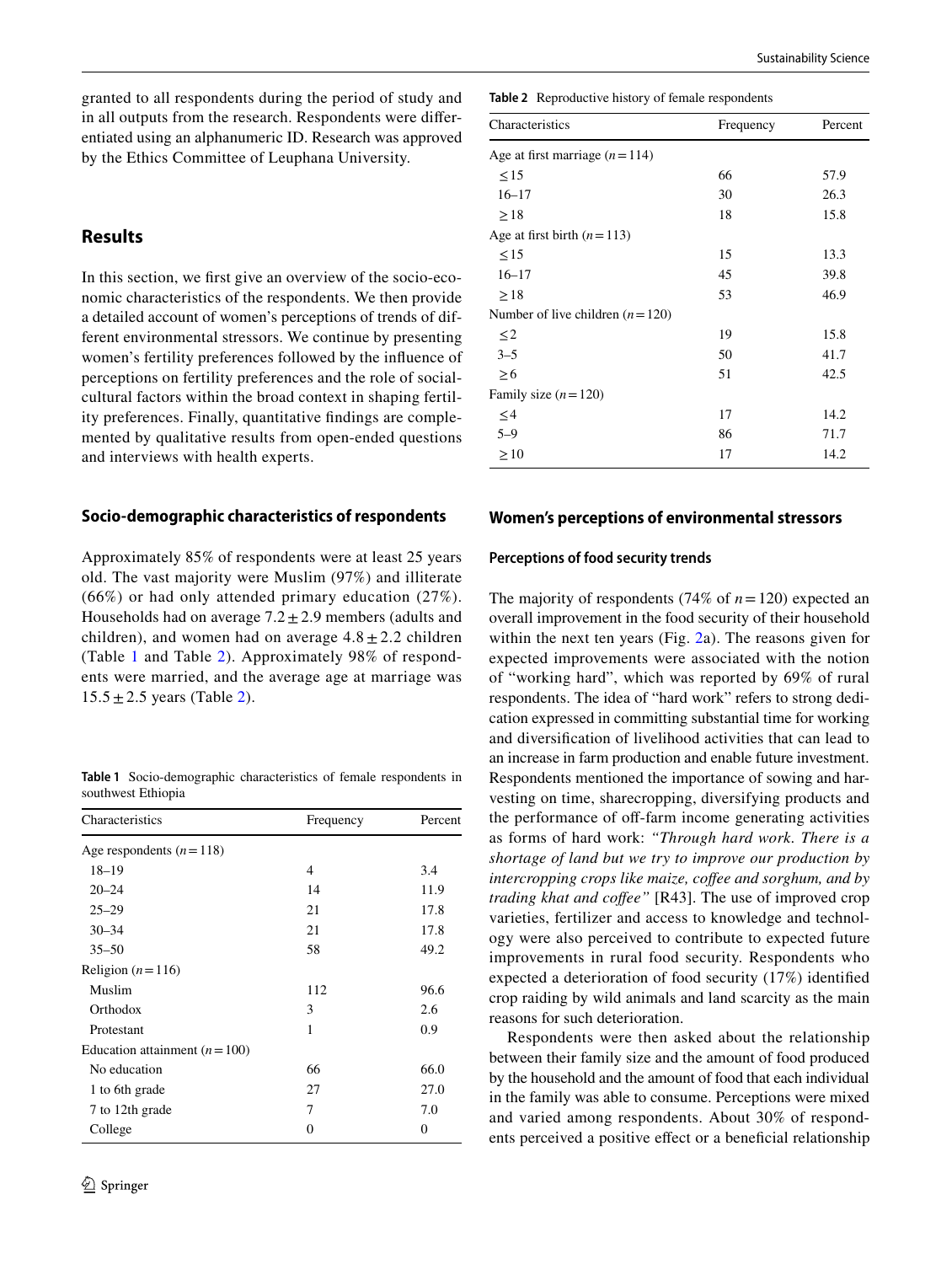

<span id="page-6-0"></span>**Fig. 2** Summary of perceptions on future trends in **a** food security, **b** environmental conditions, **c** human population growth and **d** current trends in land scarcity. The panel below each plot lists the main topics reported by respondents as contributing to the perceived trends.

rates reasons for "yes–no", "better–worse", and "increasing–decreasing" gradients

The proportion of respondents mentioning each topic is given either on the left or right of the topic. Dashed lines in between topics sepa-

between the family size (and having children in the family) and the food produced by the household. The positive relationship resulted from the contribution of children with labour in the felds and in the household, as illustrated by the following statement: *"Children help during sowing, harvesting and by protecting our crops from wild animals on feld. Children have an important role during production. Our crop production improved due to children's assistance."* [R22]. On the other hand, about 33% of respondents mentioned that the size of the family (and the children in the family) had no infuence on production, mostly because children were still too young to help the family with their labour or because the family size was too small to have an infuence.

Further, when asked about the effect of family size on the amount of food that each individual was able to consume, about 38% of rural respondents perceived no relationship between household size and the food available for consumption, with some reporting that food was enough, and that their family size was small relative to their assets, and with a few respondents mentioning problems with damages to crops due to wild animals, soil degradation and land scarcity. This is illustrated by the following statement: "*No, the size of the family doesn't afect the intake of our food. The*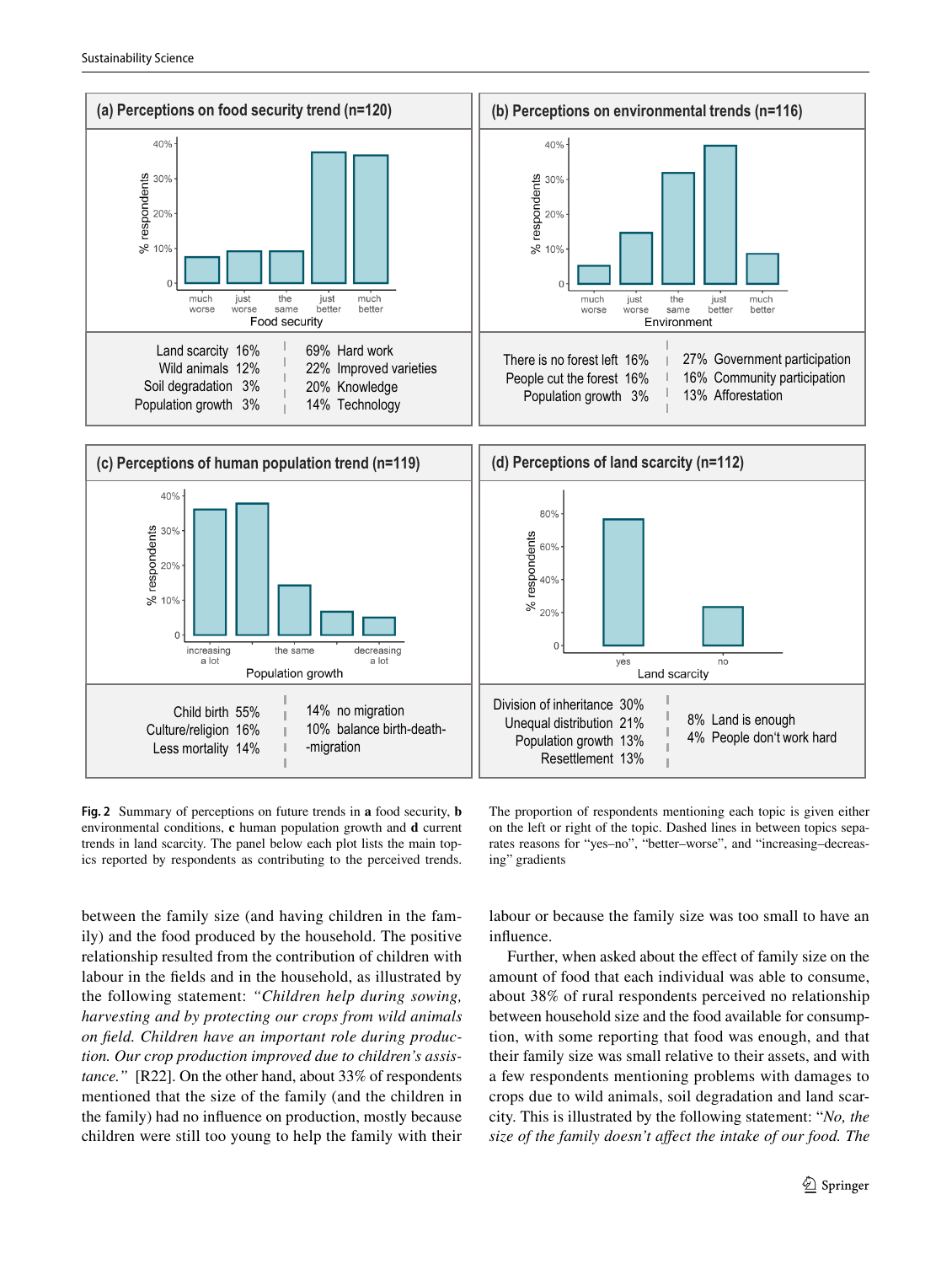*problem is we cannot harvest our expected yield due to crop damage by wild animals. Therefore, our family size doesn't matter for our food intake, but we eat less or skip meals due to crop loss caused by animals*" [R121]. Nearly 30% of rural respondents perceived a negative efect of household size on food availability, with some explaining that their harvest was insufficient and with many reporting that adults and children skip meals or consume less food per meal: *"Yes it [household size] has a negative efect on food … because our production is not enough for my family. Sometimes they consume less due to shortage of food in the house"* [R38]. 31% of respondents were ambiguous about the existence of such a relationship, but often reported that skipping meals or eating smaller meals was common among adults and children during periods of food shortage.

### **Perceptions of environmental trends**

About half of the respondents (48% of  $n = 116$ ) expected improvements in the environmental conditions of their *kebele*, whereas about 32% expected no changes. Government aforestation initiatives and regulation of the use and extraction of forest products, together with increasing community participation in forest protection were identifed as key factors underpinning expected improvements in the environment (Fig. [1b](#page-4-0)): "*Most people need to plant cofee in the forest and need shade trees, and government made a law for forest protection. If someone cuts trees from the forest, they will receive punishment"* [R41]*.* Respondents expecting no change in the environment commonly reported a lack of forest in the area around their house. Among the respondents who perceived some level of deterioration in their environment (ca. 20%), the destruction of forest was reported as the main reason for the degradation of environmental conditions. Deforestation was perceived to be the result of the need to expand farmland area and to build new houses: "*People started to clear land to build their home and to expand their farmland for production; the forest is shrinking rapidly"* [R45]*.*

#### **Perceptions of human population growth**

Most respondents (74% of  $n = 119$ ) expected an overall increase in the regional population (Fig. [2c](#page-6-0)). Childbirth was identifed as the main reason for such an increase (reported by 55% of respondents), combined with low child mortality (Fig. [2c](#page-6-0)). Other reasons, mentioned by 16% of respondents, included cultural or religious motives such as early marriage of girls, no use of family planning methods due to religious beliefs, polygamy, and the Sharia law. Two respondents mentioned: "*95% of people in our kebele abide by Sharia law. Girls and boys are getting married at an early age*" [R139]; "*Many women give birth without having a gap and without*  *using family planning method because it's not permitted by God to limit the amount of children obtained"* [R115]*.*

#### **Perceptions and infuence of land scarcity**

Most respondents (77% of  $n=112$ ) perceived that land available for farming was scarce in their *kebele*, especially for the younger generation. Large family sizes, inheritance practices, and limited options for acquiring new land were identifed as the main reasons: *"In our area one husband can have three wives, from three wives he gets many children. During division of land for inheritance, some children are unable to get land"* [R84]. Respondents also noted the unequal distribution of land during the Derg regime (after 1975), human population growth, resettlement of people and issues related with land transactions (e.g. when people migrate and lend their land) (Fig. [2](#page-6-0)d). 23% of respondents perceived no land scarcity in their *kebele* with a few providing justifcations mentioning large family sizes and inheritance practices and the lack of will to work the land as general factors associated with issues of land scarcity: "*There is enough land in our area but people don't want to work on it"* [R10]*; "Most people have [small plots of] land but have many children and their children do not get land after division (…)* [R3]. Asked about the relationship between land availability and fertility decisions,  $61\%$  of rural respondents (of  $n=119$ ) reported no perceived relationship, with nearly half of them mentioning religious motivations for having children: "*Because in our religion having children does not depend on having land or wealth, it is God/Allah's will*" [R18]. The possibility of having other options, such as sharecropping when land is lacking was also noted by some respondents: "*If people have no land they can work and produce crops with other people to get a share of the production and the size of land doesn't afect the family size*" [R23]. The other share of respondents (39%, of  $n = 119$ ) reported a perceived effect of the amount of available farmland on fertility, with land availability related to the ability to support more children and as an important asset for food production and for children's future security through inheritance.

# **Women's fertility preferences and their determinants**

#### **Fertility preferences**

On average, rural respondents reported  $6.1 \pm 2.6$  children as their desired number. Around 56% of respondents reported wanting to have more children, 18% reported wanting to have fewer children (than the ones they already have), and 25% report they already have their desired number of children. Less than half of rural respondents  $(44\% \text{ of } n=120)$  reported to have used family planning methods at some point in their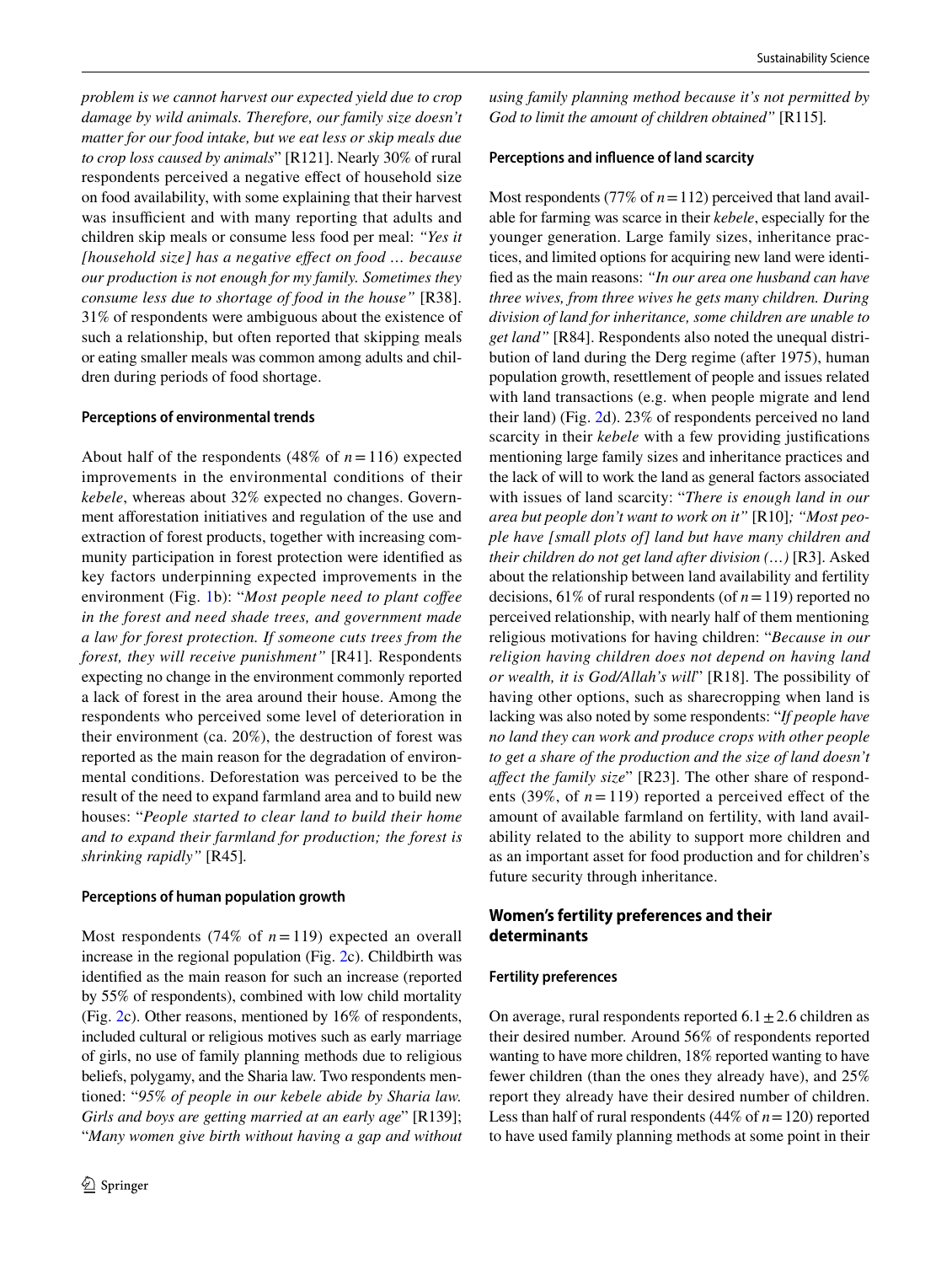lives. The frequency of contraceptive use varied between "rarely" (34% of users), "sometimes" (26% of users), and "often" (26% of users). Hormonal injections and combined methods (contraceptive pills, injections and patch) were the most frequently used methods. In terms of the advantages and disadvantages of using family planning methods, rural women reported benefts for the health of mother and child, spending less time being pregnant and breastfeeding, being able to take care of children, and benefts for the family economy (Table S2). Side-efects dominated the identifed disadvantages (Table S2).

# **Modelling the infuence of perceptions on fertility preferences**

The desired number of children of respondents was signifcantly and positively associated with the respondent's current number of children ( $\beta$ =0.044,  $p$  <0.05) and with a perception of increasing human population growth  $(\beta = 0.107)$ ,  $p$ <0.01) (Table [3](#page-8-0)). In addition, women who discussed fertility preferences with their husbands ( $\beta$  = 1.421, *p* < 0.01) were more likely to use birth control compared to those who did not discuss fertility preferences with their husbands (Table [3\)](#page-8-0).

#### **Social‑cultural factors**

Four main social-cultural topics emerged from the combination of the quantitative summaries and qualitative analysis along the questionnaire, as relevant in the context of fertility preferences: utilitarian value of children, religious beliefs, spousal communication and underage marriage of girls. Most respondents (80% of  $n = 80$ ) indicated the help that children can provide (e.g. work in the fields, household chores and financial support once they become adults) as advantages of having more children than the ones they already had. Happiness was the second most frequently reported advantage of having more children (50% of  $n = 80$ ) followed by receiving Allah's or God's will  $(29\% \text{ of } n = 80)$  (Table [4\)](#page-9-0). Disadvantages of having many children included the lack of material resources to support children (e.g. clothes and school supplies), parents being frequently tired, and a lack of time to look after children (Table [4](#page-9-0)). Some of the respondents reporting discussing family planning with the husband mentioned the importance of joint decision-making in deciding the gap between births, deciding the number of children and in preventing disagreement between husband and wife. Women who did not discuss with their husband and that reported reasons mentioned the lack of need to discuss because they were not interested in using family planning and because the use of family planning goes against their religion.

Respondents' aspirations for the age at which their children would get married difered according to the gender of the child (Fig. [3](#page-9-1)). Around 42% of women aspired for their daughters to be married before the legal age of 18 years. Respondents who aspired for their daughters to marry while underage, and that provided reasons, explained that the culture and the desire to follow the Sharia law were the primary motivations. The aspired age of marriage for sons was higher than the one for daughters (Fig. [3\)](#page-9-1). Respondents reasoned that prior to entering marriage, sons should have work and savings to support their new family.

<span id="page-8-0"></span>**Table 3** Summary of generalized linear models, assessing the relationships between perceptions and fertility preferences

| Summary of models                         |            |                |                  |          |                                                                |           |                   |                             |                  |                                 |
|-------------------------------------------|------------|----------------|------------------|----------|----------------------------------------------------------------|-----------|-------------------|-----------------------------|------------------|---------------------------------|
|                                           | Intercept  | Age            | Current children |          | Desired children Discuss husband <sup>#</sup> $P_{\text{POP}}$ |           | $P_{\text{FOOD}}$ | $P_{\rm LAND}$ #            | $P_{\text{ENV}}$ | Explained<br>deviance<br>$(\%)$ |
| Desired<br>n. of<br>children<br>$(n=103)$ | $0.944***$ |                | $0.011$ $0.044*$ | n.a      | n.a                                                            | $0.107**$ |                   | $-0.026 - 0.107 - 0.008$ 24 |                  |                                 |
| Use of<br>family<br>planning<br>$(n=98)$  | 0.926      | $-0.014$ 0.089 |                  | $-0.176$ | $1.421**$                                                      | 0.018     | $-0.258$ 0.100    |                             | $-0.206$ 14      |                                 |

 $P_{END}$  perceptions on environment,  $P_{FOOD}$  perceptions on food security,  $P_{POP}$  perceptions human population growth,  $P_{LS}$  perceptions on land scarcity

Codes for the significance levels: \*\*\* $p$ <0.001, \*\* $p$ <0.01, \* $p$ <0.05. n.a: non-applicable, variables that were not included in the model # Discuss with husband and perception of land scarcity (*P*LAND): rural respondents reported *yes* or *no*. Reference level in the models is *no*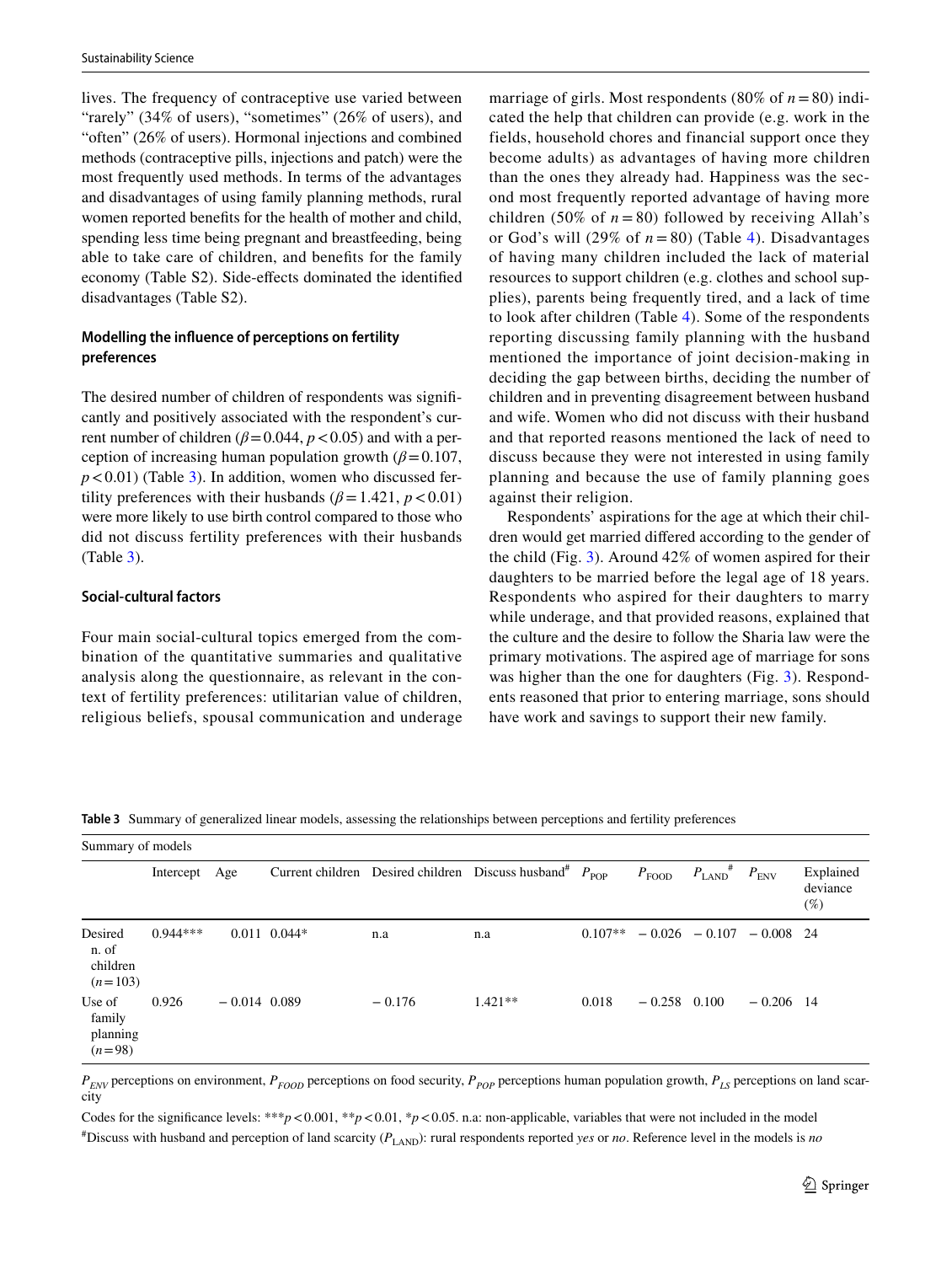<span id="page-9-0"></span>**Table 4** Summary of benefts and disadvantages of having more or fewer children than the reference point

| Benefits and disadvantages of having more children than the reference |            |
|-----------------------------------------------------------------------|------------|
| <b>Benefits</b>                                                       | $n=80$     |
| Children help in the fields and help with money                       | 64 (80%)   |
| Children bring happiness                                              | 40 (50%)   |
| Substitution in case of death—"if one child dies we have more"        | 23 (29%)   |
| It is God 's / Allah 's will                                          | 23 (29%)   |
| Children increase the number of relatives                             | 12(15%)    |
| Children represent insurance at old age                               | $9(11\%)$  |
| Children are a sign of respect in the community                       | 6(8%)      |
| <b>Others</b>                                                         | 3(4%)      |
| Disadvantages                                                         | $n = 88$   |
| There is not enough money to buy clothes, school materials            | 65 (74%)   |
| Children make parents tired                                           | 41 (47%)   |
| There is no time to take care of children (e.g. give bath)            | 33 (38%)   |
| It is difficult to provide food                                       | 21 (24%)   |
| There is land competition between children                            | 20 (23%)   |
| It negatively impacts the health of the mother and the child          | $10(11\%)$ |
| Others                                                                | 13 (15%)   |
| Benefits and disadvantages of having less children than the reference |            |
| <b>Benefits</b>                                                       | $n = 30$   |
|                                                                       |            |

| It is difficult to provide goods for many children    | 22(73%)    |
|-------------------------------------------------------|------------|
| I know I have enough to provide only for few children | 17(57%)    |
| It is good for the children and mothers health        | 14 (47%)   |
| It is God 's / Allah 's will                          | 1(3%)      |
| Disadvantages                                         | $n=42$     |
| There are no disadvantages                            | $25(60\%)$ |
| Decreases the amount of labour                        | 14 (33%)   |
| Decreases the amount of relatives                     | $5(12\%)$  |
|                                                       |            |

The reference level is the current number of children. Numbers refer to absolute counts of women who reported each beneft or disadvantage



*"According to the Sharia law, women should get married starting at 12 to 15 years and for men, starting at 20 years old, they can get married"* [R25]

*"For her it is a shame to marry later than 15-20 years old. For him no problem to marry at whatever age"* [R64]

*"For our daughter, she should get married at this age [15 or 16 years old] according to Sharia rule and our culture. For my son, after he completes his education and has his own work and after he helps me"* [R92]

*"The girls shouldn't get married before the age of 20 because they can't give birth, they get difficulty during birth [face additional risks when young]. The boys have to identify how they can support their family"* [R35]

<span id="page-9-1"></span>**Fig. 3** Female aspirations for their children in terms of age of marriage, disaggregated by child gender and respondent setting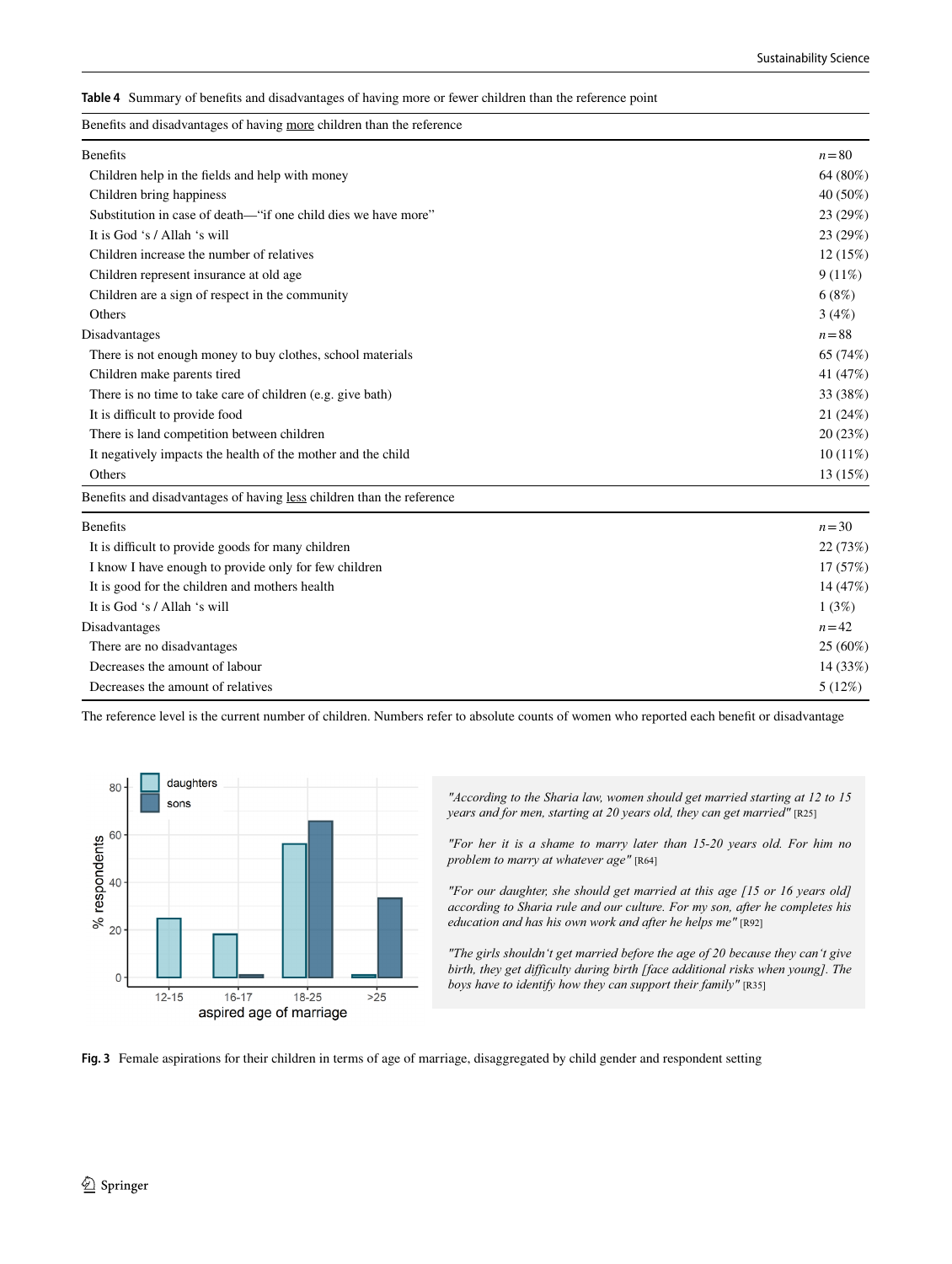# **Availability of family planning services and outreach activities**

Health workers indicated that family planning methods had been freely available at the *kebeles'* health clinics since the late 2000s. Two nurses from one *woreda* identifed compliance with religious rules as one of the main constraints to the use of family planning methods, in addition to fear and misinformation about side efects. A health worker from another *woreda* identifed male dominance and lack of women's agency as factors limiting the uptake of contraception. The absence of engagement with reproductive health issues among community and religious leaders were also reported by the same health worker as obstacles to the uptake of family planning methods. Health workers also reported inconsistency in the use of family planning methods, regarding the use of short-term methods (such as injections and pills). Healthcare providers perceived illiteracy as an important factor in inconsistency of use because illiterate women were unable to read their health schedule and were more likely to miss their healthcare appointments. At the *kebele* level, nurses similarly reported the infuence of religion and of husbands on the uptake of contraception. Notably, *kebele* and *woreda* nurses suggested that unsupportive social norms appeared to be changing, and that communities and leaders were beginning to gain a better understanding of the side efects and the advantages of family planning, but this change seems to happen at a diferent pace in diferent locations. Two nurses from the same *kebele* reported a wide acceptance of family planning and mentioned that many people are using it on their own will whereas another health worker, from another *kebele* reported that acceptability has been increasing but is not yet prevalent.

The reported outreach activities difered between *woredas*. *Setema* health workers reported outreach interventions that included engaging with community and religious leaders, and the use of school media at elementary and high school education levels to disseminate information regarding family planning. Furthermore, nurses from *Setema* and *Gumay woredas* reported regular visits to the *kebeles'* households. A health worker from *Gera* mentioned the absence of outreach activities engaging with community and religious leaders and stressed the need to include men in interventions that target family planning.

# **Discussion**

This study examined fertility preferences of rural women in relation to perceptions of future trends of key environmental stressors afecting local livelihoods (i.e. environmental degradation, food insecurity, land scarcity and human population growth) and in relation to social-cultural factors. Our fndings are synthesized in Fig. [4.](#page-11-0) Overall, the quantitative results indicate that perceptions of future trends in human population growth had a positive effect on fertility preferences, and that perceptions of the remaining environmental stressors had little infuence on women's fertility preferences. The quantitative results also indicate that the number of children already born was linked to a desire for more children, whereas joint decision-making with the husband was linked to the more likely use of contraception. Further, fndings from the qualitative analysis indicate that socialcultural aspects held at the community level, such as religious infuence, underage marriage, and male-dominance in the household, as well as a widely held view of the utilitarian value of children, infuenced women's fertility preferences in the region. Our results have implications for the development of policies and interventions aiming to encourage and promote the acceptance and voluntary use of modern family planning methods and the slowdown of human population growth.

## **Perceptions of environmental stressors**

Previous research in our study area shows that rural households experience numerous stressors that can impede their livelihoods. For instance, during food shortages in the lean season, households often reduce the intake of food (Manlosa et al. [2019a\)](#page-14-11). Findings from this study confrm perceived land scarcity for farming activities. However, despite this, the majority of respondents expected an improvement in food security in the next ten years. This perception rests not only on a prevailing ethic to "work hard", either by devoting more effort to farming activities or by diversifying livelihoods, but also on the use of technology, knowledge and improved crop varieties, irrespective of environmental constraints.

Similar patterns emerged for perceived environmental trends. Past trends in forest cover show progressive deforestation and degradation of natural forests at least since the 1970s (Hylander et al. [2013](#page-14-26); Ango et al. [2020](#page-13-8)). However, the majority of respondents perceived an improvement in forest cover in their *kebeles*. This perception was based on aforestation initiatives promoted by the government, on the enforcement of forest protection laws and training and awareness campaigns directed to the community, as well as community engagement in forest protection activities. Whereas human population growth is seen as an underlying pressure on the natural environment and likely to exacerbate food insecurity globally (Dasgupta [1995](#page-14-18); Godfray et al. [2010](#page-14-27); Crist et al. [2017\)](#page-14-0), locally, many women expected improvements in their food security and in the future state of natural resources, despite also acknowledging ongoing human population growth. Thus, our fndings suggest a disconnection between what is perceived locally versus global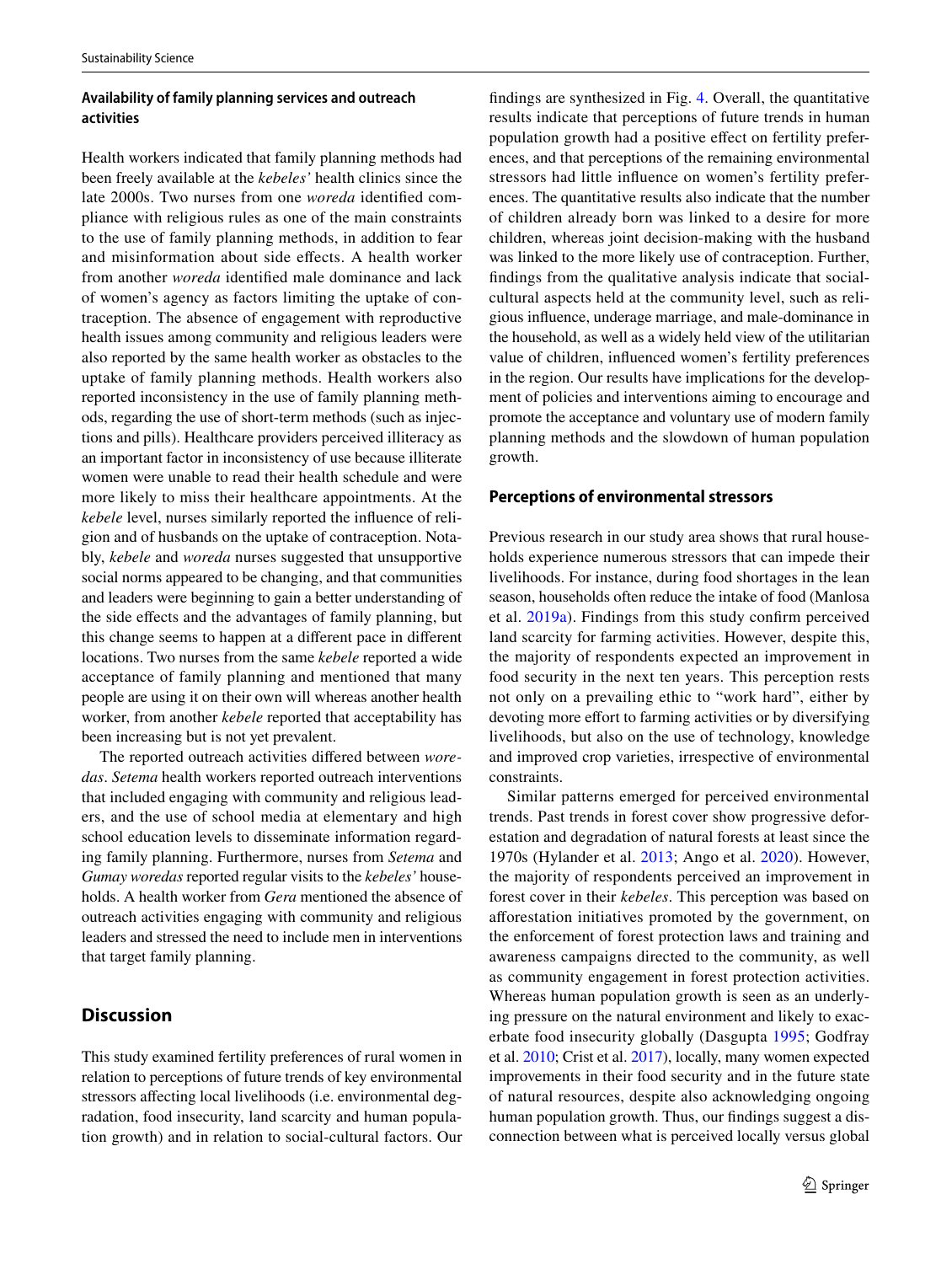<span id="page-11-0"></span>**Fig. 4** Synthesis of the variables infuencing fertility preferences (i.e. the desired number of children and the use of family planning) by rural female respondents



discourses on human population growth and the environment; and arguably a disconnection between local perceptions and measurable indices of environmental degradation, such as forest clearing. However, further research is needed to disentangle the relationships between local perceptions and indices of degradation because despite the documented forest clearing in the region (Hylander et al. [2013](#page-14-26); Ango et al. [2020\)](#page-13-8), a series of landscape restoration initiatives are being implemented across the country (Abera et al. [2020\)](#page-13-9).

# **Determinants of fertility preferences**

We discuss two potentially important determinants of women's fertility preferences—perceptions about future environmental stressors and social-cultural factors. Generally speaking, the perception of future stressors seemed to only poorly explain fertility preferences. Indeed, the infuence of perceptions on fertility preferences of women was limited to the perception of future trends in human population growth. Respondents who expected ongoing human population growth were more likely to desire more children than women who did not share this expectation. Similarly, the current number of children had a positive efect on the desired number of children of respondents. Among various possibilities, both relationships can be the result of social norms and cultural values that incentivize large family sizes. This approximates what Barrett et al. ([2020](#page-13-10)) described as "conformist" reproductive behaviour, that is, "when the family size that a

household desires is positively related to the average family size in the community", so that it conforms with the community norm. In addition to this potential "conformist" view, it is also possible that large family sizes can be benefcial for households in terms of access and availability to labour and in terms of future security (in some dimensions). Further, and as perceived by urban residents in Ethiopia, "rural and illiterate households" may invest in larger family sizes in pursuit of higher social status and respect in the community (Sahleyesus et al. [2009](#page-15-21)). Furthermore, in the rural context of southwestern Ethiopia, where gendered social norms are still strong (Manlosa et al. [2019b\)](#page-14-28) with men as the primary decision-makers and mainly responsible for the farm and the production of food, and women responsible for household chores and attending to children, narratives on environmental degradation and declining crop production may not be rationales on which the majority of women would base their fertility preferences.

Indeed, social-cultural norms and mindsets appeared to be strong underlying forces infuencing fertility preferences in the study area. Local mindsets around the utilitarian value of children (i.e. extra labour that can contribute to the household economy), around children as a divine will, or around children as an "insurance in old age" that can help with money and knowledge when adults, were frequently mentioned, and are consistent with descriptions for sub-Saharan Africa—(see the review of Dyer ([2007](#page-14-29)) on the value of children in Africa, but derived from studies in infertility).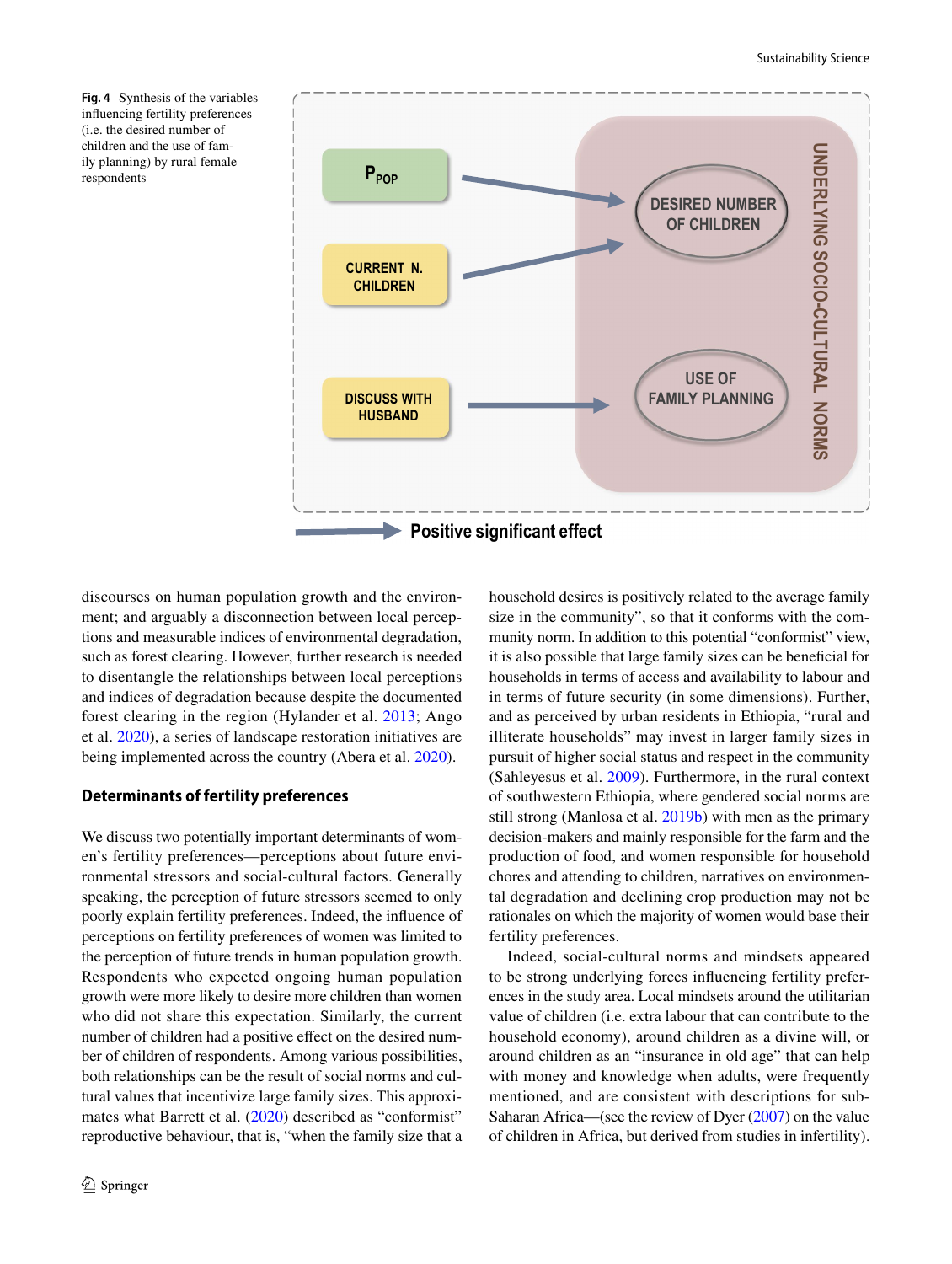A minority of respondents also held the view that once born, a child "*grows up by taking its chances or opportunities*", which according to Newmarch and Bekere ([2016](#page-15-22)) means that if children have luck they can succeed through life, a fnding similarly reported by urban residents of Jimma in the study of Sahleyesus et al. [\(2009\)](#page-15-21). An important point to raise here is the potential infuence of children already born on the desired number of children reported. It is possible that women who desired the same number of children might feel uncomfortable reporting they would have desired fewer children because these children are already born, in what Bongaarts and Casterline [\(2013](#page-14-30)) call a "rationalization bias". However, our results show that 18% of women do report wanting fewer children, either because women consider only having enough means to support a small family, because it is difficult to provide care and goods for many children, or because it is benefcial for the health of both mother and child.

Another important and pervasive social norm elicited from respondents' statements was the support for underage marriage of girls. Almost half of the respondents expected their daughters to get married before the age of 18 years, and about a fourth preferring an age between 12 and 15 years. Younger marriage ages in girls can result in earlier motherhood and potentially in larger families (Wodon et al. [2018](#page-15-23); Efevbera et al. [2019](#page-14-31)). Further, and as highlighted by the Population Reference Bureau ([2015](#page-15-24)) *"early marriage undermines the rights and livelihood opportunities of girls by leaving them vulnerable to the health risks of early pregnancy and childbearing, and by prematurely ending their schooling*". For instance, Delprato and colleagues [\(2015\)](#page-14-32) show that the years of primary education attendance could increase by 39% if marriage of girls was delayed to the legal age and Omoeva and Hatch [\(2020](#page-15-25)) show that in East Africa, married adolescent girls are 31% less likely to be engaged in school compared to unmarried adolescent girls.

Another key determinant in the use of family planning methods was whether women discussed family planning with their husbands—a topic identifed as important in many sub-Saharan African countries (reviewed in Blackstone et al. [2017](#page-13-11)). In our study, women who reported discussing family planning with their husbands were more likely to use family planning methods than those who did not. For this group of respondents, discussing with the husband was important not only to decide on the number of children and the gap between births, but also to prevent disagreement between husband and wife. Further, while some respondents mentioned that when faced with disagreement with the husband they would still follow their own will, for others their will would be overruled by the husband's decision, as "*giving respect for husband is our culture"*. This highlights the importance of including husbands in future research in the region aiming to understand fertility preferences and fertility outcomes. Indeed, considerable research in sub-Saharan Africa confrms that the inclusion of husbands in the process of decision-making increases the likelihood of the use of family planning (Terefe and Larson [1993](#page-15-26); Bawah [2002](#page-13-12); Ezeanolue et al. [2015](#page-14-33)). Overall, our fndings illustrate that in addition to women's choice and to the joy and happiness brought by children, fertility preferences are also infuenced by social-cultural factors, such as norms and mindsets and gender-power relations within the household (Kane et al. [2016](#page-14-34)).

## **Implications**

The fndings from our study are of signifcance for policy and practice. Here, we found a mismatch between the global discourse on the population–environment–food nexus (Crist et al. [2017\)](#page-14-0) and local women's perceptions. This mismatch can have implications for the implementation of policies relating to demography, sustainable use of natural resources and livelihoods. This is because policies are typically developed at the national scale (and often are internationally infuenced), but they are implemented at the local level, and, therefore, such mismatches in discourses and understandings can result in the design of inappropriate and inefective policies and consequently in the misallocation of resources. Understanding and tackling underlying paradigms (such as "hard work") that contribute to the disassociation of knowledge among scales is, therefore, critical for the design and prioritization of appropriate interventions.

Likewise, our study highlights the need to consider the socio-economic and cultural context in which fertility preferences are based and fertility decisions taken. Ethiopia's cultural background is extremely diverse, with more than 80 ethnic groups and more than 80 languages, fve widespread religions and many traditional faiths (Adamu [2013](#page-13-13)). Such a diversity of cultures implies that many diferent views, motivations and desires can be held regarding fertility preferences. Despite signifcant improvements in education and access to reproductive health care in the study area (Assefa et al. [2019](#page-13-14)), the desired number of children (currently 6.0) is well above the replacement rate of 2.1 (Searchinger et al. [2013](#page-15-27)) while the unmet need for family planning (currently at 29%, CSA [2016](#page-14-22)) is still high. These indicators suggest that the transition from high to low fertility rates will require more than technical interventions—such as improving the availability of family planning methods.

In the presence of strong and deep forces such as socialcultural norms, technical interventions alone are unlikely to trigger and sustain profound changes in fertility preferences and fertility outcomes (Abson et al. [2017](#page-13-15)). Therefore, and given the important role of social norms demonstrated in this paper and elsewhere (Nyborg et al. [2016\)](#page-15-8), new deliberative approaches are needed to engage with those social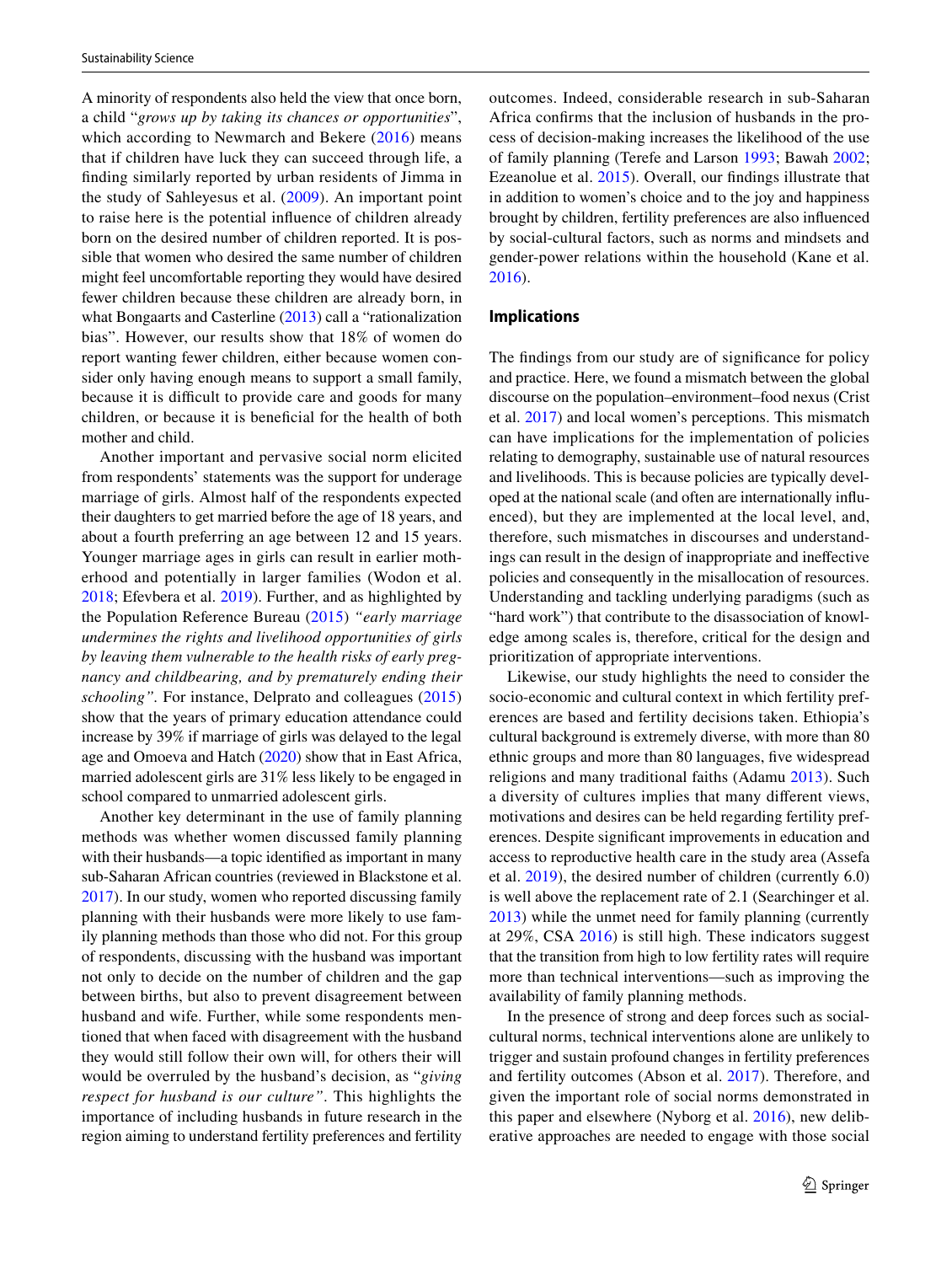norms that currently incentivize unsustainably large family sizes, to the possible detriment of both children and women. Despite this knowledge, the majority of interventions to slow down population growth continue to be oriented towards population control and the administration of contraceptives. The fndings of this study point to the need to shift from a discourse of population control through contraceptives to one rooted on deliberative approaches and community-led critical refections on norms and on helping women and men engage in shared decision-making about their family size. As discussed in Kane et al. [\(2016\)](#page-14-34), deliberative approaches that promote inclusive conversations among boys and girls, couples, parents (Coast et al. [2019\)](#page-14-35), and the wider community and society should be encouraged; these should engage with topics such as social norms and cultural beliefs, family planning and adolescent health services (Coast et al. [2019\)](#page-14-35) and education (McClendon et al. [2018](#page-15-28)). Importantly, as cautioned by Boyden and colleagues [\(2012](#page-14-36)), such approaches should identify and address the rationale behind the prevailing norms to prevent undesired outcomes. Information shared by health workers and by a previous study in the region (Manlosa et al. [2019b\)](#page-14-28) show that a shift towards this direction is already being observed. However, for widespread change to happen, stronger governmental support and adequate investment to design and facilitate participatory processes is needed. Only through a broader household and community-level shift in norms and relations can the potential of family planning to slow down population growth be realised. Carrying on with business as usual, it seems, will not be a sustainable path for the region.

**Supplementary Information** The online version contains supplementary material available at<https://doi.org/10.1007/s11625-022-01152-9>.

**Acknowledgements** We wish to thank all the female respondents who kindly shared their time, thoughts and experiences with us. We also wish to thank the health experts who shared their knowledge with us, and the *kebele*, *woreda* and Oromia authorities for granting permits and for supporting the research. We also thank Tolani Asirat, Sintayehu Telila and Lemane Gebeyehu for collecting data and for translating. We thank Amelie Schöber for facilitating interviews with health experts, Kristofer Hylander for helpful conversations in the feld, and Maraja Riechers for commenting on an earlier draft of the manuscript. This research was fnanced by a European Research Council (ERC) Consolidator Grant (FP7-IDEAS-ERC, Project ID 614278) to Joern Fischer (SESyP).

**Funding** Open Access funding enabled and organized by Projekt DEAL.

**Open Access** This article is licensed under a Creative Commons Attribution 4.0 International License, which permits use, sharing, adaptation, distribution and reproduction in any medium or format, as long as you give appropriate credit to the original author(s) and the source, provide a link to the Creative Commons licence, and indicate if changes were made. The images or other third party material in this article are included in the article's Creative Commons licence, unless indicated otherwise in a credit line to the material. If material is not included in the article's Creative Commons licence and your intended use is not permitted by statutory regulation or exceeds the permitted use, you will need to obtain permission directly from the copyright holder. To view a copy of this licence, visit<http://creativecommons.org/licenses/by/4.0/>.

# **References**

- <span id="page-13-9"></span>Abera W, Tamene L, Tibebe D et al (2020) Characterizing and evaluating the impacts of national land restoration initiatives on ecosystem services in Ethiopia. Land Degrad Dev 31:37–52. [https://doi.](https://doi.org/10.1002/ldr.3424) [org/10.1002/ldr.3424](https://doi.org/10.1002/ldr.3424)
- <span id="page-13-6"></span>Abernethy VD (1997) The right incentive: how perceived scarcity may stop population growth in time. Politics Life Sci 16:193–195. <https://doi.org/10.1017/S0730938400024540>
- <span id="page-13-15"></span>Abson DJ, Fischer J, Leventon J et al (2017) Leverage points for sustainability transformation. Ambio 46:30–39. [https://doi.org/10.](https://doi.org/10.1007/s13280-016-0800-y) [1007/s13280-016-0800-y](https://doi.org/10.1007/s13280-016-0800-y)
- <span id="page-13-13"></span>Adamu AY (2013) Diversity in Ethiopia: a historical overview of political challenges. Int J Commun Divers 12(3):17–27. [https://](https://doi.org/10.18848/2327-0004/CGP/v12i03/39924) [doi.org/10.18848/2327-0004/CGP/v12i03/39924](https://doi.org/10.18848/2327-0004/CGP/v12i03/39924)
- <span id="page-13-5"></span>Admassie A (2002) Explaining the high incidence of child labour in Sub-Saharan Africa. Afr Dev Rev 14:251–275. [https://doi.org/](https://doi.org/10.1111/1467-8268.00054) [10.1111/1467-8268.00054](https://doi.org/10.1111/1467-8268.00054)
- <span id="page-13-4"></span>Adsera A (2006) Religion and changes in family-size norms in developed countries. Rev Relig Res 47:271–286
- <span id="page-13-1"></span>Ahmed S, Choi Y, Rimon JG et al (2019) Trends in contraceptive prevalence rates in sub-Saharan Africa since the 2012 London Summit on Family Planning: results from repeated cross-sectional surveys. Lancet Glob Health 7:e904–e911. [https://doi.](https://doi.org/10.1016/S2214-109X(19)30200-1) [org/10.1016/S2214-109X\(19\)30200-1](https://doi.org/10.1016/S2214-109X(19)30200-1)
- <span id="page-13-8"></span>Ango TG, Hylander K, Börjeson L (2020) Processes of forest cover change since 1958 in the coffee-producing areas of Southwest Ethiopia. Land 9:278. <https://doi.org/10.3390/land9080278>
- <span id="page-13-14"></span>Assefa Y, Gelaw YA, Hill PS et al (2019) Community health extension program of Ethiopia, 2003–2018: successes and challenges toward universal coverage for primary healthcare services. Glob Health 15:24. <https://doi.org/10.1186/s12992-019-0470-1>
- <span id="page-13-10"></span>Barrett S, Dasgupta A, Dasgupta P et al (2020) Social dimensions of fertility behavior and consumption patterns in the Anthropocene. Proc Natl Acad Sci USA. [https://doi.org/10.1073/pnas.](https://doi.org/10.1073/pnas.1909857117) [1909857117](https://doi.org/10.1073/pnas.1909857117)
- <span id="page-13-12"></span>Bawah AA (2002) Spousal communication and family planning behavior in Navrongo: a longitudinal assessment. Stud Fam Plann 33:185–194. [https://doi.org/10.1111/j.1728-4465.2002.](https://doi.org/10.1111/j.1728-4465.2002.00185.x) [00185.x](https://doi.org/10.1111/j.1728-4465.2002.00185.x)
- <span id="page-13-2"></span>Bennett NJ (2016) Using perceptions as evidence to improve conservation and environmental management: perceptions and conservation. Conserv Biol 30:582–592. [https://doi.org/10.1111/cobi.](https://doi.org/10.1111/cobi.12681) [12681](https://doi.org/10.1111/cobi.12681)
- <span id="page-13-7"></span>Biddlecom AE, Axinn WG, Barber JS (2005) Environmental efects on family size preferences and subsequent reproductive behavior in Nepal. Popul Environ 26:583–621. [https://doi.org/10.1007/](https://doi.org/10.1007/s11111-005-1874-9) [s11111-005-1874-9](https://doi.org/10.1007/s11111-005-1874-9)
- <span id="page-13-11"></span>Blackstone SR, Nwaozuru U, Iwelunmor J (2017) Factors infuencing contraceptive use in Sub-Saharan Africa: a systematic review. Int Q Commun Health Educ 37:79–91. [https://doi.org/10.1177/02726](https://doi.org/10.1177/0272684X16685254) [84X16685254](https://doi.org/10.1177/0272684X16685254)
- <span id="page-13-0"></span>Bongaarts J (2017) Africa's unique fertility transition. Popul Dev Rev 43:39–58. <https://doi.org/10.1111/j.1728-4457.2016.00164.x>
- <span id="page-13-3"></span>Bongaarts J (2003) Completing the fertility transition in the developing world: the role of educational diferences and fertility preferences. Popul Stud 57:321–335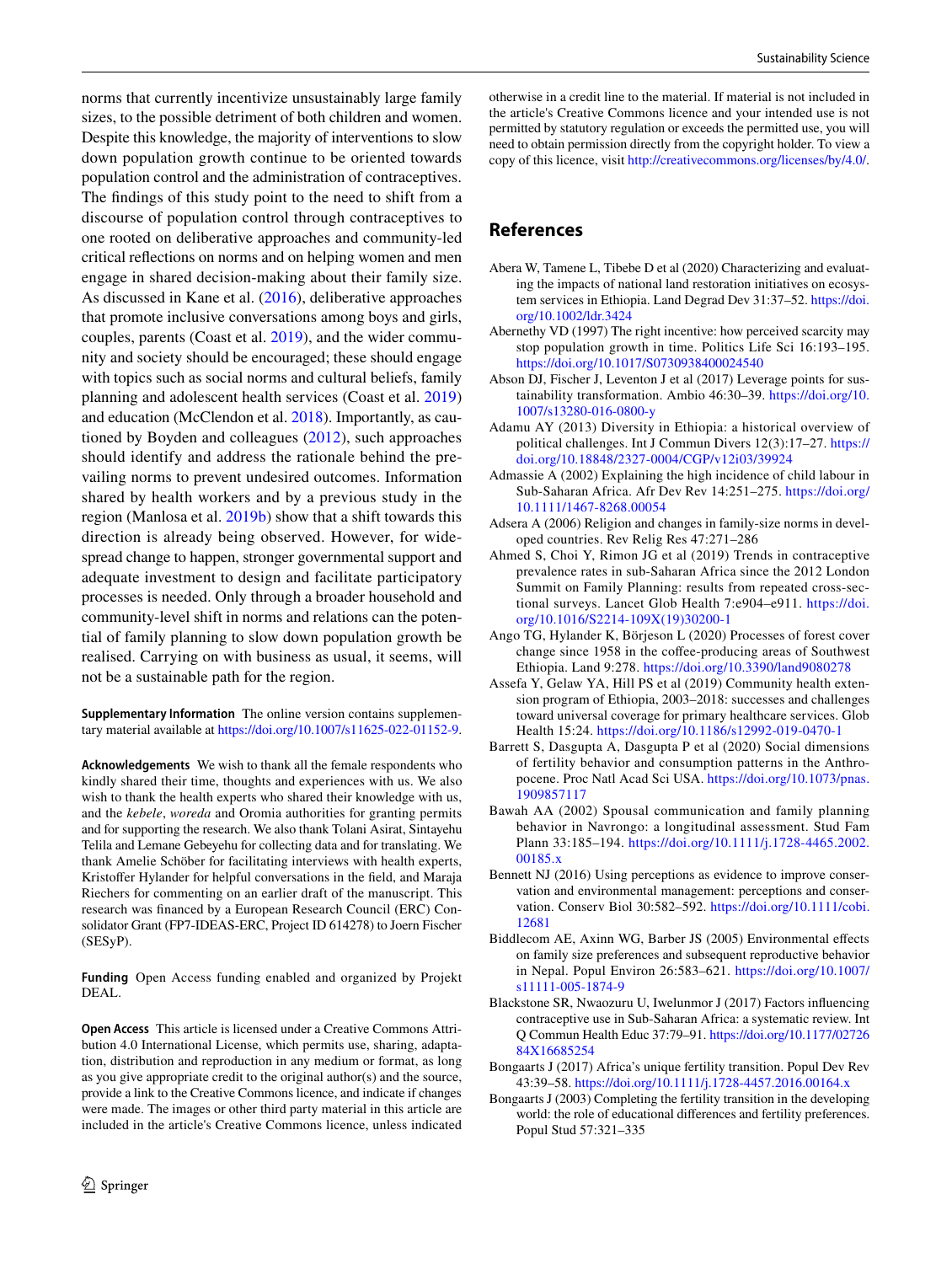- <span id="page-14-13"></span>Bongaarts J (2010) The causes of educational diferences in fertility in Sub-Saharan Africa. Populationyearbook 8:31–50. [https://doi.](https://doi.org/10.1553/populationyearbook2010s31) [org/10.1553/populationyearbook2010s31](https://doi.org/10.1553/populationyearbook2010s31)
- <span id="page-14-30"></span>Bongaarts J, Casterline J (2013) Fertility transition: is sub-Saharan Africa diferent? Popul Dev Rev 38:153–168. [https://doi.org/10.](https://doi.org/10.1111/j.1728-4457.2013.00557.x) [1111/j.1728-4457.2013.00557.x](https://doi.org/10.1111/j.1728-4457.2013.00557.x)
- <span id="page-14-5"></span>Bongaarts J, Mensch BS, Blanc AK (2017) Trends in the age at reproductive transitions in the developing world: the role of education. Popul Stud 71:139–154. [https://doi.org/10.1080/00324728.2017.](https://doi.org/10.1080/00324728.2017.1291986) [1291986](https://doi.org/10.1080/00324728.2017.1291986)
- <span id="page-14-36"></span>Boyden J, Pankhurst A, Tarefe Y (2012) Child protection and harmful traditional practices: female early marriage and genital modifcation in Ethiopia. Dev Pract 22(4):510–522. [https://doi.org/10.](https://doi.org/10.1080/09614524.2012.672957) [1080/09614524.2012.672957](https://doi.org/10.1080/09614524.2012.672957)
- <span id="page-14-20"></span>Brauner-Otto SR, Axinn WG (2017) Natural resource collection and desired family size: a longitudinal test of environment-population theories. Popul Environ 38:381–406. [https://doi.org/10.1007/](https://doi.org/10.1007/s11111-016-0267-6) [s11111-016-0267-6](https://doi.org/10.1007/s11111-016-0267-6)
- <span id="page-14-6"></span>Caldwell JC, Caldwell P (1987) The cultural context of high fertility in sub-Saharan Africa. Popul Dev Rev 13:409–437. [https://doi.](https://doi.org/10.2307/1973133) [org/10.2307/1973133](https://doi.org/10.2307/1973133)
- <span id="page-14-35"></span>Coast E, Jones N, Francoise UM et al (2019) Adolescent sexual and reproductive health in Ethiopia and Rwanda: a qualitative exploration of the role of social norms. SAGE Open 9:215824401983358. <https://doi.org/10.1177/2158244019833587>
- <span id="page-14-25"></span>Central Statistical Agency (CSA) (2010) The 2007 population and housing census of Ethiopia: statistical report for Oromiya Region; Part I: Population size and characteristics
- <span id="page-14-0"></span>Crist E, Mora C, Engelman R (2017) The interaction of human population, food production, and biodiversity protection. Science 356(6335):260–264
- <span id="page-14-22"></span>CSA (2016) Central Statistical Agency. Ethiopia Demographic and Health Survey 2016. Addis Ababa, Ethiopia, and Rockville, Maryland, USA: CSA and ICF
- <span id="page-14-18"></span>Dasgupta PS (1995) Population, poverty and the local environment. Sci Am 272:40–45. [https://doi.org/10.1038/scientifcamerican02](https://doi.org/10.1038/scientificamerican0295-40) [95-40](https://doi.org/10.1038/scientificamerican0295-40)
- <span id="page-14-19"></span>de Sherbinin A, VanWey LK, McSweeney K et al (2008) Rural household demographics, livelihoods and the environment. Glob Environ Chang 18:38–53. [https://doi.org/10.1016/j.gloenvcha.2007.](https://doi.org/10.1016/j.gloenvcha.2007.05.005) [05.005](https://doi.org/10.1016/j.gloenvcha.2007.05.005)
- <span id="page-14-1"></span>Díaz S, Settele J, Brondízio ES et al (2019) Pervasive human-driven decline of life on Earth points to the need for transformative change. Science 366:eaax3100. [https://doi.org/10.1126/science.](https://doi.org/10.1126/science.aax3100) [aax3100](https://doi.org/10.1126/science.aax3100)
- <span id="page-14-8"></span>DiClemente K, Grace K, Kershaw T et al (2021) Investigating the relationship between food insecurity and fertility preferences in Tanzania. Matern Child Health J 25:302–310. [https://doi.org/10.](https://doi.org/10.1007/s10995-020-03022-1) [1007/s10995-020-03022-1](https://doi.org/10.1007/s10995-020-03022-1)
- <span id="page-14-24"></span>Dorresteijn I, Schultner J, Collier NF et al (2017) Disaggregating ecosystem services and disservices in the cultural landscapes of southwestern Ethiopia: a study of rural perceptions. Landscape Ecol 32:2151–2165. <https://doi.org/10.1007/s10980-017-0552-5>
- <span id="page-14-32"></span>Delprato M, Akyeampong K, Sabates R, Hernandez-Fernandez J (2015) On the impact of early marriage on schooling outcomes in Sub-Saharan Africa and South West Asia. Int J Educ Dev 44:42– 55. <https://doi.org/10.1016/j.ijedudev.2015.06.001>
- <span id="page-14-29"></span>Dyer SJ (2007) The value of children in African countries – insights from studies on infertility. J Psychosom Obstet Gynecol 28:69–77. <https://doi.org/10.1080/01674820701409959>
- <span id="page-14-14"></span>Dynes M, Stephenson R, Rubardt M, Bartel D (2012) The infuence of perceptions of community norms on current contraceptive use among men and women in Ethiopia and Kenya. Health Place 18:766–773.<https://doi.org/10.1016/j.healthplace.2012.04.006>
- <span id="page-14-31"></span>Efevbera Y, Bhabha J, Farmer P, Fink G (2019) Girl child marriage, socioeconomic status, and undernutrition: evidence from 35

countries in Sub-Saharan Africa. BMC Med 17:55. [https://doi.](https://doi.org/10.1186/s12916-019-1279-8) [org/10.1186/s12916-019-1279-8](https://doi.org/10.1186/s12916-019-1279-8)

- <span id="page-14-33"></span>Ezeanolue EE, Iwelunmor J, Asaolu I et al (2015) Impact of male partner's awareness and support for contraceptives on female intent to use contraceptives in southeast Nigeria. BMC Public Health 15:879.<https://doi.org/10.1186/s12889-015-2216-1>
- <span id="page-14-9"></span>Ezra M (2001) Demographic responses to environmental stress in the drought- and famine-prone areas of northern Ethiopia. Int J Popul Geogr 7:259–279. <https://doi.org/10.1002/ijpg.226>
- <span id="page-14-3"></span>FAO, IFAD, UNICEF, WFP and WHO. 2019. The State of Food Security and Nutrition in the World 2019. Safeguarding against economic slowdowns and downturns. Rome, FAO
- <span id="page-14-7"></span>Ghimire DJ, Mohai P (2005) Environmentalism and contraceptive use: how people in less developed settings approach environmental issues. Popul Environ 27:29–61. [https://doi.org/10.1007/](https://doi.org/10.1007/s11111-005-0012-z) [s11111-005-0012-z](https://doi.org/10.1007/s11111-005-0012-z)
- <span id="page-14-27"></span>Godfray HCJ, Beddington JR, Crute IR et al (2010) Food security: the challenge of feeding 9 billion people. Science 327:812–818. <https://doi.org/10.1126/science.1185383>
- <span id="page-14-21"></span>Grace K, Lerner AM, Mikal J, Sangli G (2017) A qualitative investigation of childbearing and seasonal hunger in peri-urban Ouagadougou, Burkina Faso. Popul Environ 38:369–380. [https://doi.](https://doi.org/10.1007/s11111-016-0268-5) [org/10.1007/s11111-016-0268-5](https://doi.org/10.1007/s11111-016-0268-5)
- <span id="page-14-23"></span>Hailemariam A (2016) Implementation of the population policy of Ethiopia: achievements and challenges. Population Horizons 13:19–30. <https://doi.org/10.1515/pophzn-2016-0002>
- <span id="page-14-2"></span>Hall C, Dawson TP, Macdiarmid JI et al (2017) The impact of population growth and climate change on food security in Africa: looking ahead to 2050. Int J Agric Sustain 15:124–135. [https://](https://doi.org/10.1080/14735903.2017.1293929) [doi.org/10.1080/14735903.2017.1293929](https://doi.org/10.1080/14735903.2017.1293929)
- <span id="page-14-16"></span>Heaton TB (2011) Does religion infuence fertility in developing countries. Popul Res Policy Rev 30:449–465. [https://doi.org/](https://doi.org/10.1007/s11113-010-9196-8) [10.1007/s11113-010-9196-8](https://doi.org/10.1007/s11113-010-9196-8)
- <span id="page-14-26"></span>Hylander K, Nemomissa S, Delrue J, Enkosa W (2013) Efects of coffee management on deforestation rates and forest integrity: coffee and deforestation. Conserv Biol 27:1031-1040. [https://](https://doi.org/10.1111/cobi.12079) [doi.org/10.1111/cobi.12079](https://doi.org/10.1111/cobi.12079)
- <span id="page-14-12"></span>Ikamari LDE (2005) The efect of education on the timing of marriage in Kenya. Demogr Res 12:1–28
- <span id="page-14-10"></span>IPBES (2019) Global assessment report on biodiversity and ecosystem services of the Intergovernmental Science-Policy Platform on Biodiversity and Ecosystem Services. E. S. Brondizio, J. Settele, S. Díaz, and H. T. Ngo (editors). IPBES secretariat, Bonn, Germany, p 1148 [https://doi.org/10.5281/zenodo.38316](https://doi.org/10.5281/zenodo.3831673) [73](https://doi.org/10.5281/zenodo.3831673)
- <span id="page-14-34"></span>Kane S, Kok M, Rial M et al (2016) Social norms and family planning decisions in South Sudan. BMC Public Health 16:1183. <https://doi.org/10.1186/s12889-016-3839-6>
- <span id="page-14-15"></span>Kebede E, Striessnig E, Goujon A (2021) The relative importance of women's education on fertility desires in sub-Saharan Africa: a multilevel analysis. Popul Stud. [https://doi.org/10.1080/00324](https://doi.org/10.1080/00324728.2021.1892170) [728.2021.1892170](https://doi.org/10.1080/00324728.2021.1892170)
- <span id="page-14-17"></span>Kes A, Swaminathan H (2006) Chapter 2: Gender and time poverty in sub-Saharan Africa. In: Blackden CM, Wodon Q (eds) Gender, time use, and poverty in sub-Saharan Africa. World Bank Working Paper No. 73, The World Bank, Washington D.C.
- <span id="page-14-4"></span>Laurance WF, Sayer J, Cassman KG (2014) Agricultural expansion and its impacts on tropical nature. Trends Ecol Evol 29:107– 116. <https://doi.org/10.1016/j.tree.2013.12.001>
- <span id="page-14-11"></span>Manlosa AO, Hanspach J, Schultner J et al (2019a) Livelihood strategies, capital assets, and food security in rural Southwest Ethiopia. Food Sec 11:167–181. [https://doi.org/10.1007/](https://doi.org/10.1007/s12571-018-00883-x) [s12571-018-00883-x](https://doi.org/10.1007/s12571-018-00883-x)
- <span id="page-14-28"></span>Manlosa AO, Schultner J, Dorresteijn I, Fischer J (2019b) Leverage points for improving gender equality and human well-being in